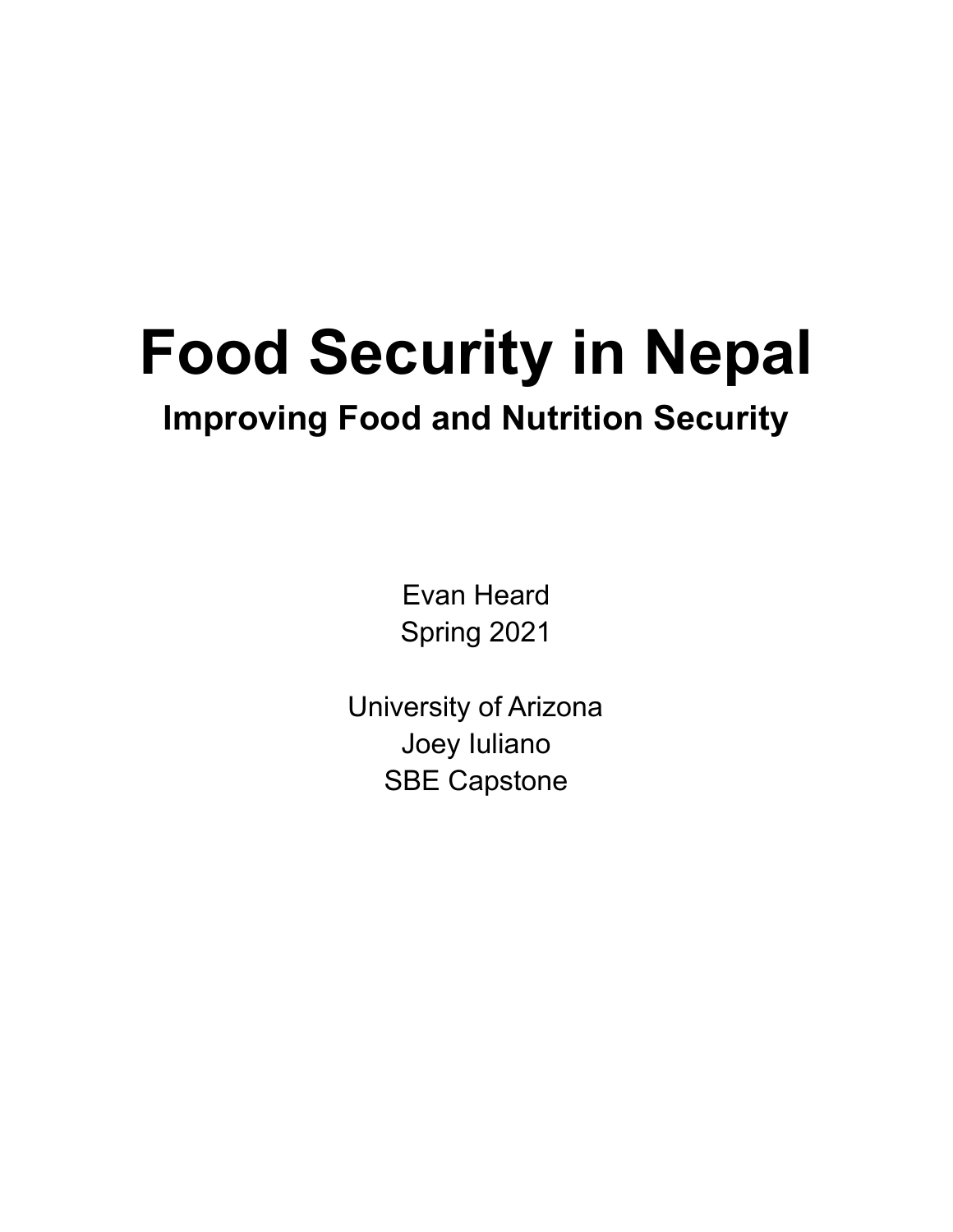# **Table of Contents**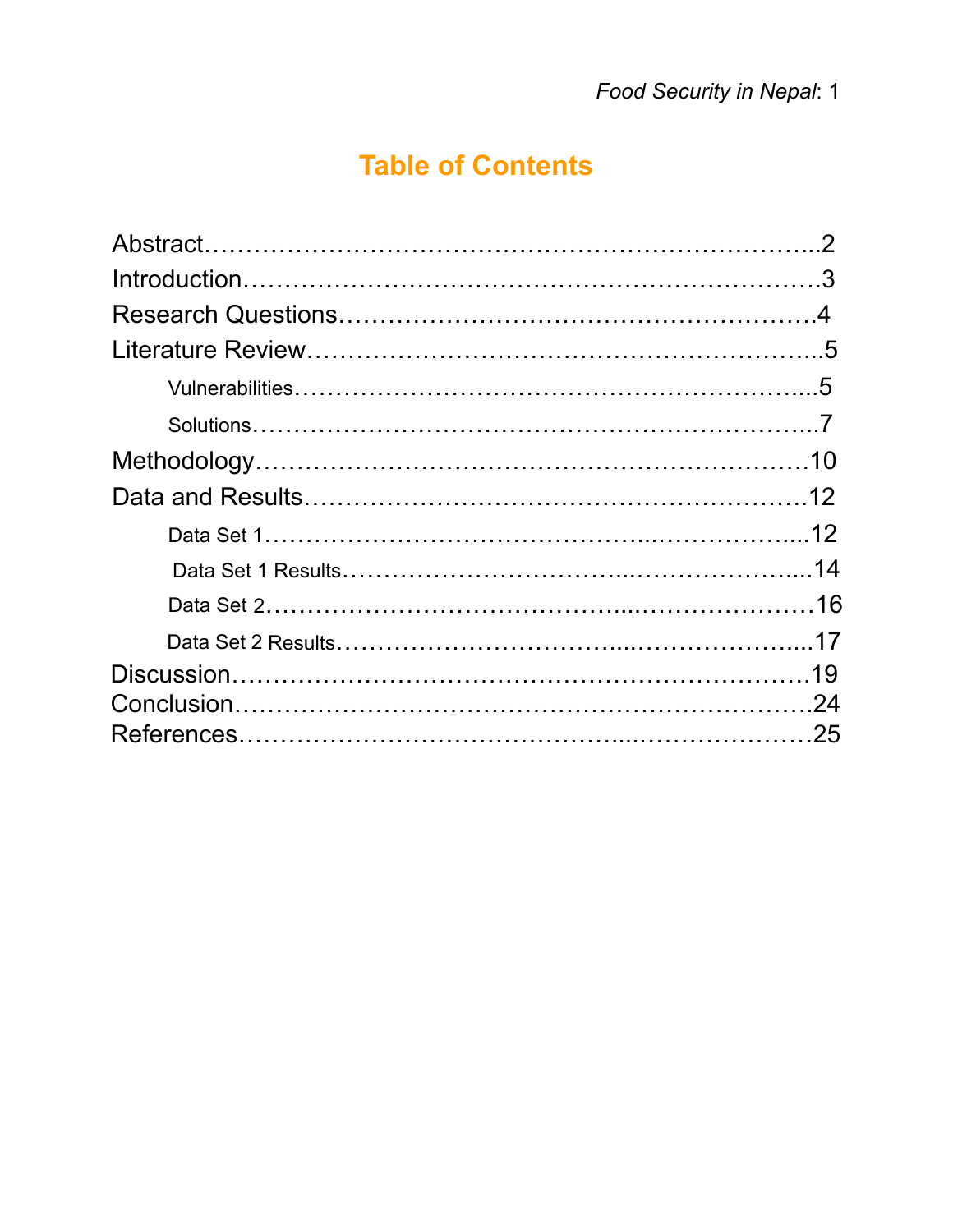### **Abstract**

This paper assesses the lack of food security and the high level of poverty within Nepal. It will look at what factors influence these poor living conditions through research and data analysis. Data will illustrate the levels of improper nutrition and poverty compared to food production and supply throughout Nepal. Additionally, data will present information on Nepal's main commodities. With this information, solutions focusing on the issue of food security and poverty will be constructed. Furthermore, crops with the potential to provide economic and nutritional benefits to Nepal's communities will be identified and assessed. Ultimately, this paper looks for potential strategies for improving the poor conditions within the rural communities of Nepal.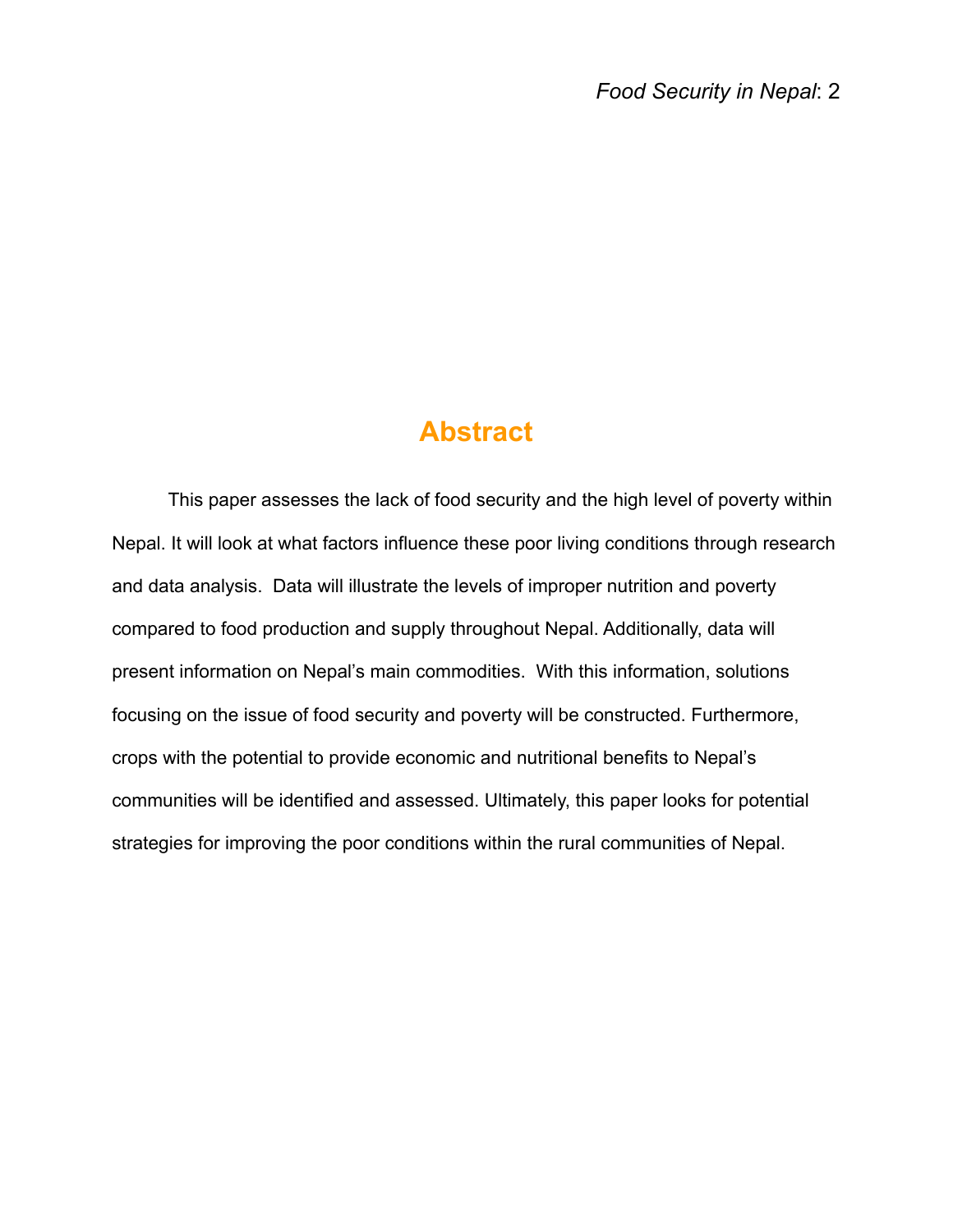### **Introduction**

In the world today, it has become clear that improper nutrition and food security have posed negative consequences globally. Many people across the world do not possess the dietary means to fulfill healthy and active lifestyles. About 800 million people worldwide, one in every nine humans, do not have enough food to live a healthy life (Peace Corps, 2017). To further this alarming statistic, one in every four children on the planet experience stunted growth due to a lack of proper nutrition in their diets (Peace Corps, 2017). Poor health and stunted growth are only the minor consequences that occur from this nutrition dilemma. Of children who die before the age of five, nearly 45 percent of those deaths occur due to improper nutrition (Peace Corps, 2017).

When trying to understand why improper nutrition has become a global issue, it is important to recognize the complexity of the situation. This is not a task that can be completed with one action that feeds the whole world, as the issue varies greatly within every community that experiences food insecurity. Even within certain communities, the reason for improper nutrition may vary from family to family. In order to make an effective difference in the global issue of improper nutrition, it is essential to address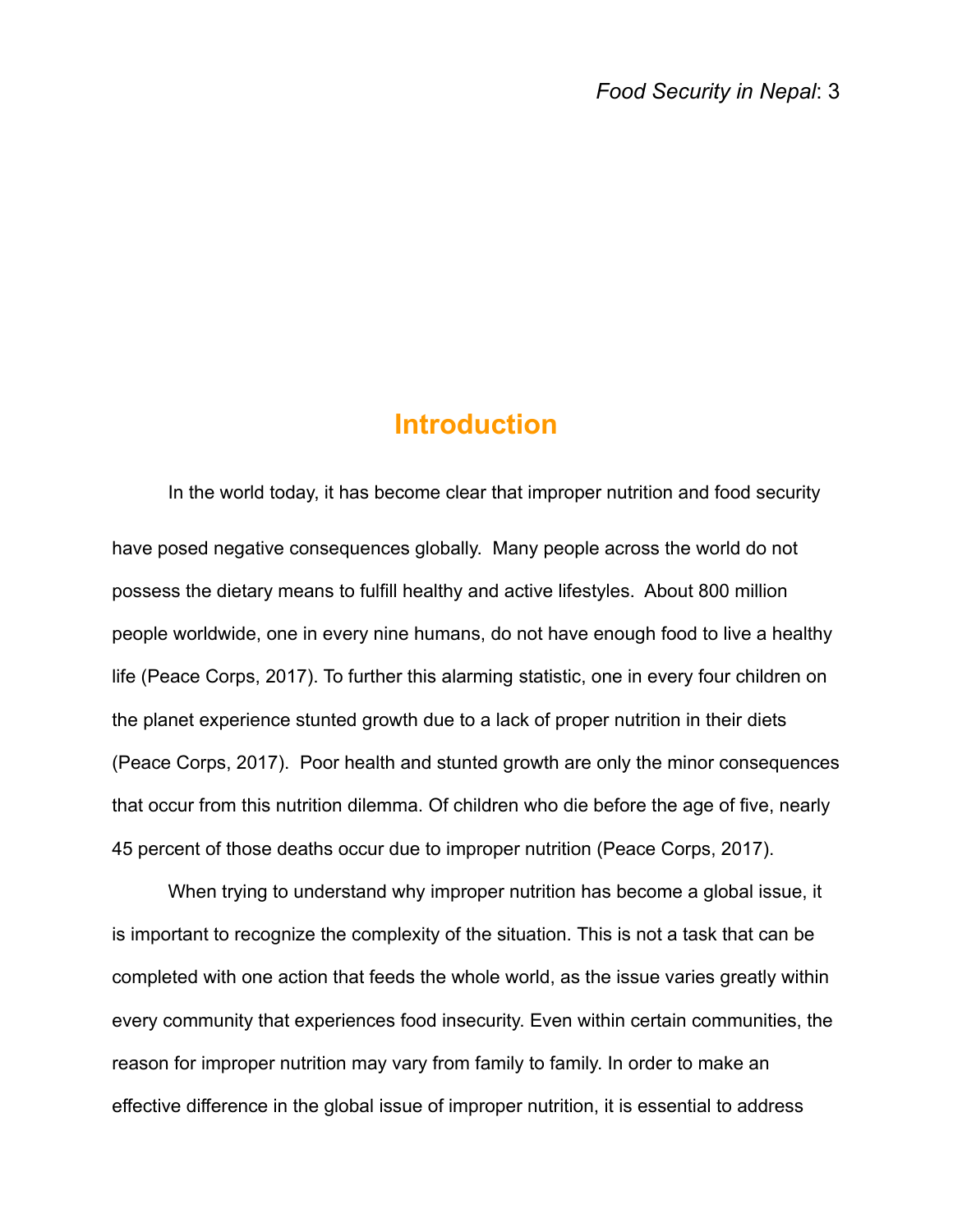individual communities and assess the needs they require to obtain food security and proper nutritional education.

This study will address the issue of food security and improper nutrition within the rural communities of Nepal, primarily looking at the southwest districts where a majority of the rural population is held. Nepal is a country in which a majority of the population is located within rural areas. In Nepal, nearly 25 percent of the population lives in poverty, living on less than 50 U.S cents per day (World Food Program, 2020). About two-thirds of Nepal's population relies on agriculture as their source of income (Hendery, 2019). Natural disasters are a frequent issue in this country as well, consistently affecting food systems and security. Due to a lack of infrastructure and extreme geographical elements, inexpensive food is hard to come by for rural communities in Nepal. An understanding of the systems within these communities will be developed to put forth potential strategies for reducing the impact of food insecurity and improper nutrition in Nepal. This paper will address strategies that aim to gain economic stability within communities, educate farmers on business strategy, implement sustainable farming strategies, and educate community members on proper nutrition. Using strategic information provided by the U.S. government program *Feed the Future* in congruence with Nepalese farming and community systems, this paper will bring forth potential food plans and solutions for Nepal.

### **Research Questions**

• Why is food insecurity and improper nutrition an issue in Nepal?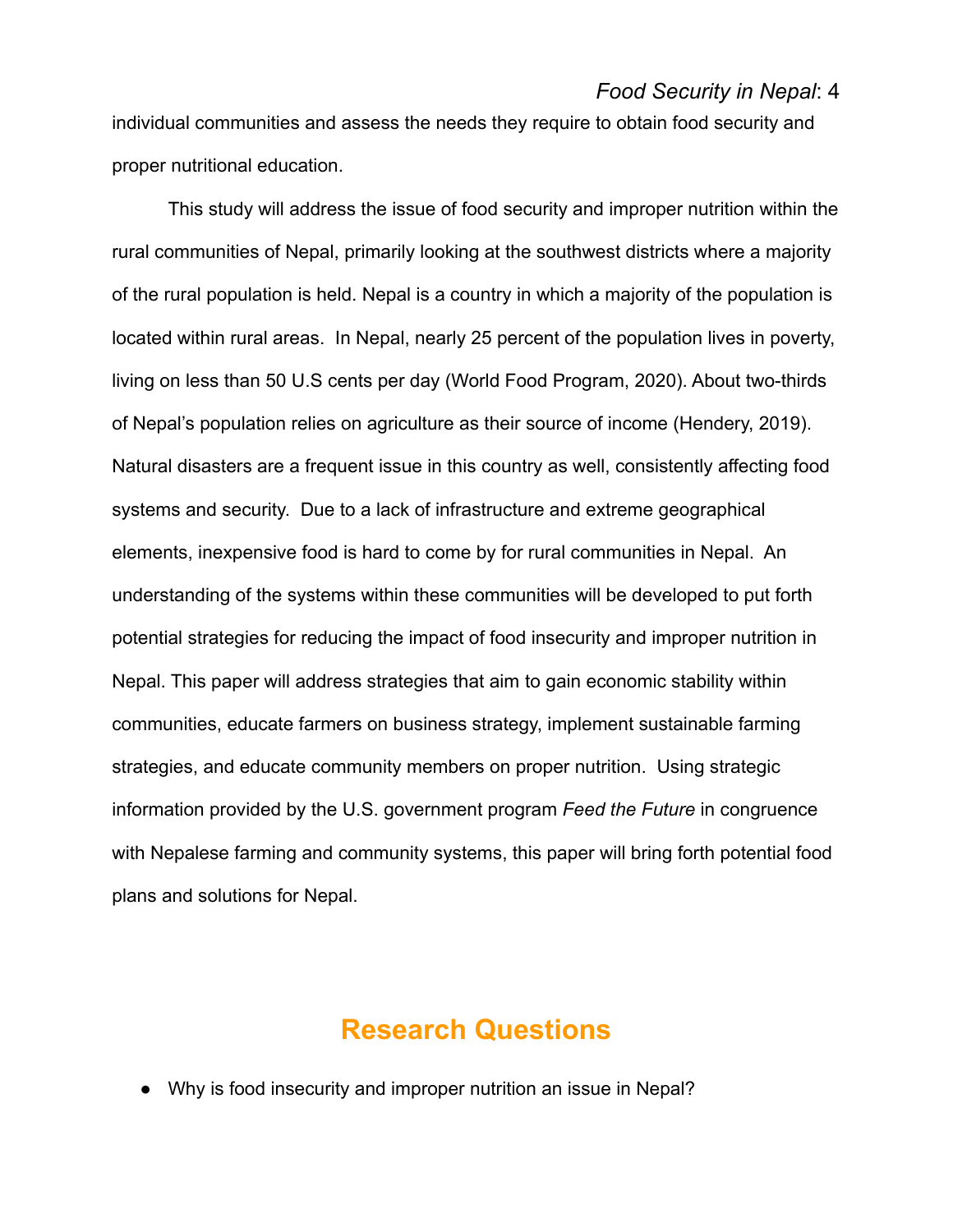- How are climate and natural effects impacting the agriculture of Nepal?
- What aspects of agriculture present the best economic and nutritional potential to the rural communities of Nepal?
- What actions should be taken to reduce poverty and improper nutrition?

### **Literature Review**

For the context of this research, it is important to understand the meaning of food security. According to the 1996 World Food Summit, food security is "when all people, at all times, have physical and economic access to sufficient, safe and nutritious food to meet their dietary needs and food preferences for an active and healthy life." (WFS, 1996). Within Nepal, this is certainly not the case, as many rural community members struggle to afford nutritious foods for sustaining a healthy lifestyle. The struggle for food security in Nepal has resulted in many food programs, including *Feed the Future, Peace Corps, U.S Aid,* and *World Food Program,* to point their attention to marginalized communities.

#### **Vulnerabilities**

Nepal is one of the world's poorest countries, with an average yearly income of about 700 dollars. Of this population, nearly a quarter of people live in poverty with yearly incomes below 200 dollars (World Food Program, 2020). This level of poverty is tied to the population demographics of Nepal, as over 80 percent of the population lives in rural communities (Food and AgricultureUrban population

2018 19.7%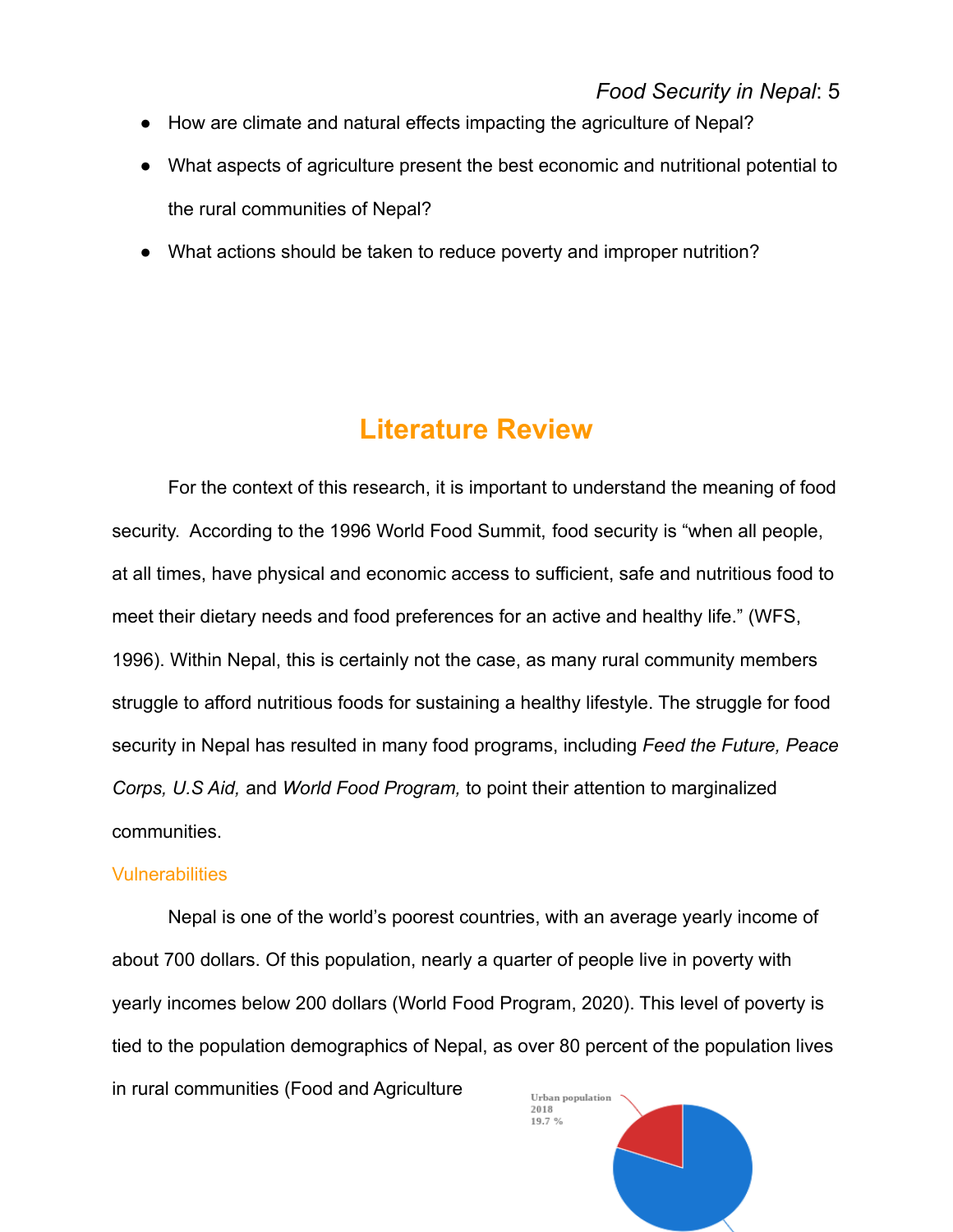Organization of the United Nations, 2020). The complex mountain geography of Nepal, in congruence with poor infrastructure, makes it very challenging for the nation to provide well-functioning markets and proper food transportation for its vast rural population. *Figure 1. Pie Chart of Nepal Population Demographics*

The poverty that spawns from this dilemma takes a heavy toll on the health and nutrition of the Nepali population. Within children below the age of five, about 36 percent of them experience stunted growth due to malnutrition and 27 percent are underweight. Additionally, 53 percent of these children under five are anemic (World Food Program, 2020). Furthermore, among pregnant women, nearly half of them experience anemia due to a lack of vitamins and minerals in their diet (World Food Program, 2020). Poor nutritional health within the rural communities affects the whole nation of Nepal in severe ways. Of Nepal's GDP, 34 percent of it is accounted for by agricultural production, while agriculture provides income to 68 percent of Nepal's population (U.S. Aid, 2021). As rural communities experience the negative health effects from poor nutrition, their productivity in agriculture decreases as cognitive functioning is negatively impacted. As health decreases, more money is allocated to health costs within rural communities (World Food Program, 2020). This decreases the number of resources put into agricultural production while also furthering the poverty of these communities. Ultimately, this creates a cycle in which poverty and poor health are increased over time.

Another issue faced by Nepal is its vulnerability to climate change and natural disasters. Nepal is an extremely biodiverse region with 118 different ecosystem types (Hendery, 2019). Each of these ecosystems are affected by climate changes in different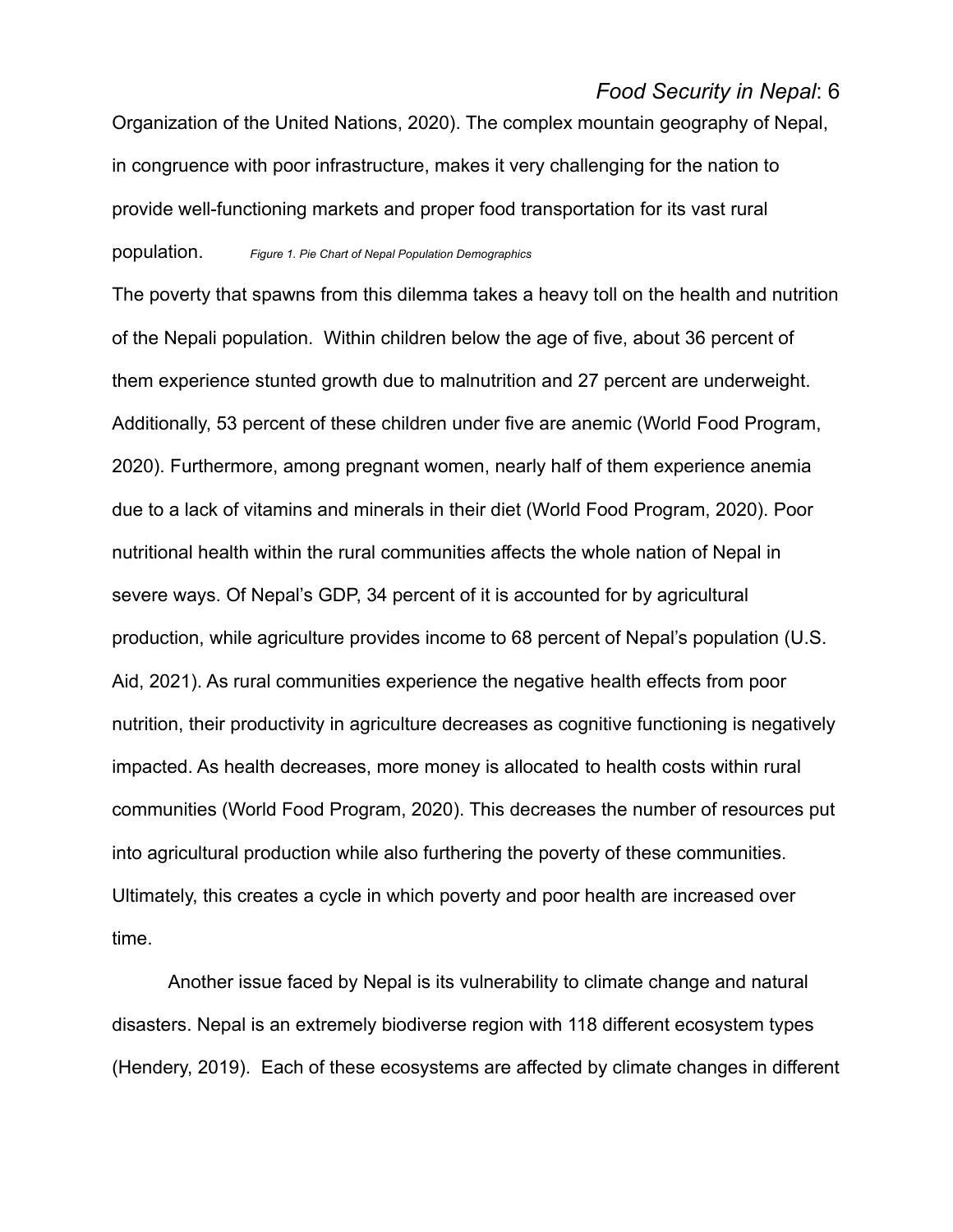ways and understanding how to adapt is a complicated process. As the global temperatures continue to rise, it appears that the temperature is increasing at an even faster rate within the Himalayas of Nepal. Regions of Nepal that are typically cooler are now experiencing warm temperatures, resulting in the spread of invasive species throughout rural communities (Hendery, 2019). With this spread of invasive species, many agricultural lands experience a loss of soil availability for farming. This will ultimately put farmers with limited resources at risk of losing their livelihoods.

An additional climate risk impacting Nepal is the negative effect of earthquakes. Nepal is situated in one of the most seismically active regions of the world, making it extremely vulnerable to earthquakes. In 2015, about 25 percent of Nepal's GDP production was eliminated as a result of earthquakes (World Food Program, 2020). It has been found that climate change has increased the risk of earthquakes throughout the Himalayan region. Through the monsoon season, heavier rains are falling on this region and increasing the stress load on the Earth's crust. Following this monsoon season is the winter dry season when the weight of the Earth's crust decreases, resulting in seismic activity throughout the Himalayas (Buis, 2019). It is important that the agricultural systems of Nepal are prepared for these seismic events and have strategies ready for when they occur.

#### **Solutions**

For many years a political struggle existed within Nepal, leading to the neglect of the food insecurity crisis amongst its citizens. Fortunately, in 2015 Nepal formed a new constitution and identified as a federal democratic republic. This created the first stable government system Nepal had seen in over 25 years (World Food Program, 2020).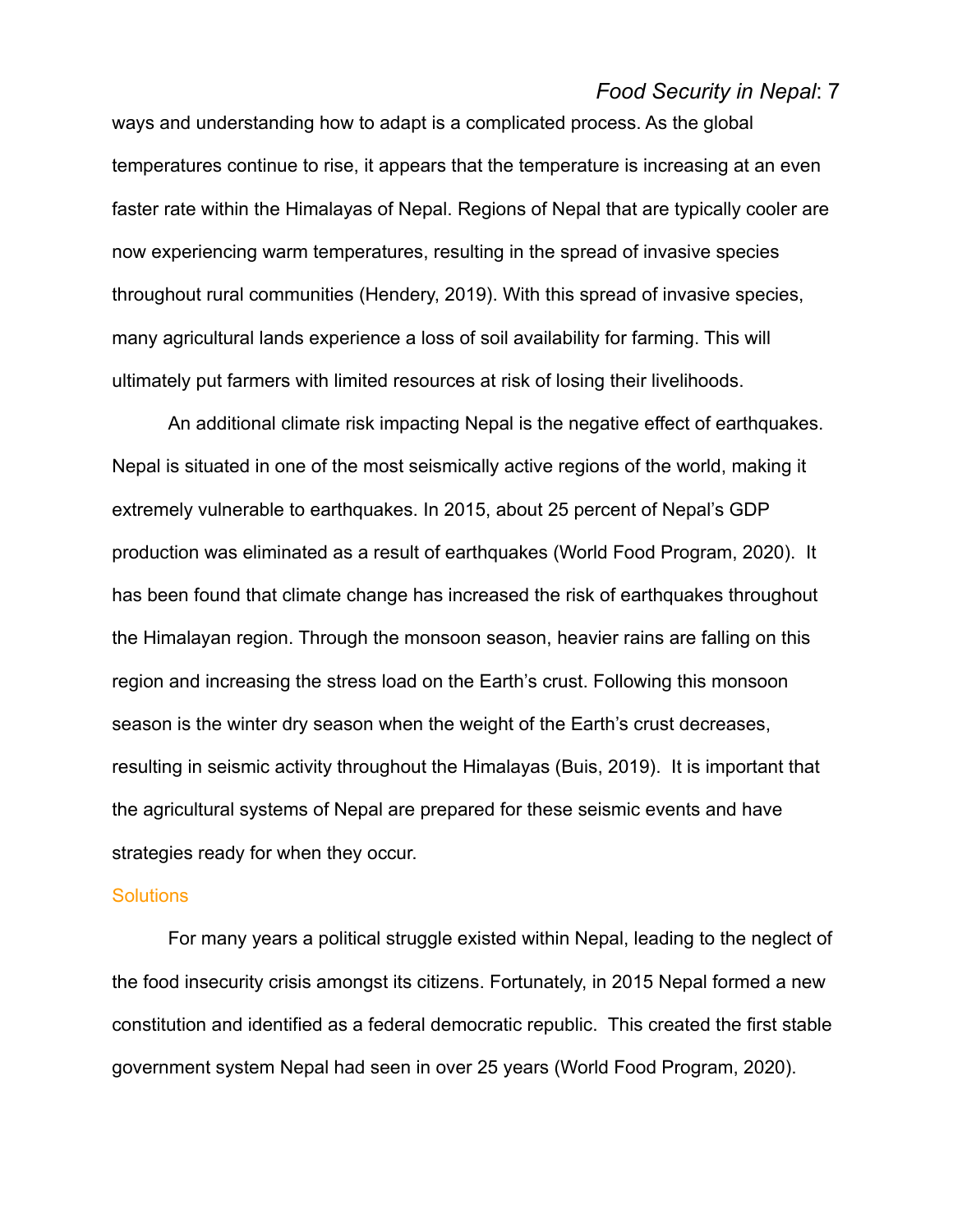With stable government systems in play, Nepal started focusing its attention on the food crisis throughout its communities and initiated progress towards more sustainable systems. In 2018, Nepal initiated the *Right to Food Act,* qualifying food as an essential right of every citizen. Through this act, Nepal sought to improve the production, conservation, and distribution of food by using technological means to the full extent, furthering the understanding of nutrition, therefore increasing the efficiency of food production (Amnesty International, 2019). Although this plan holds a lot of potential for reducing malnutrition and hunger within Nepal, not much change has occurred. Nepal lacks the financial and technological resources for fully pursuing these goals at an efficient level. Fortunately, many other nations and global programs have offered their assistance in the pursuit of reducing food insecurity.

Action is being taken through many means in order to decrease the vulnerability of the Nepalese. One of the main elements of vulnerability to address is the poverty present throughout rural Nepal. A focus on improving these communities' education and health systems is expected to assist the Nepalese economically (Lovendal, 2004). By providing education and incentivizing students to stay in the schooling system, higher-paying and more diverse employment opportunities become available. Another vulnerable area to be improved upon is the equity of women and lower caste systems. It is important that gender-focused policy reforms are carried out to support the education and health of women in rural communities. Additionally, policy and social reforms need to be implemented to remove the discrimination towards poor communities and provide equal opportunities to all citizens of Nepal (Lovendal, 2004). Through this reform, the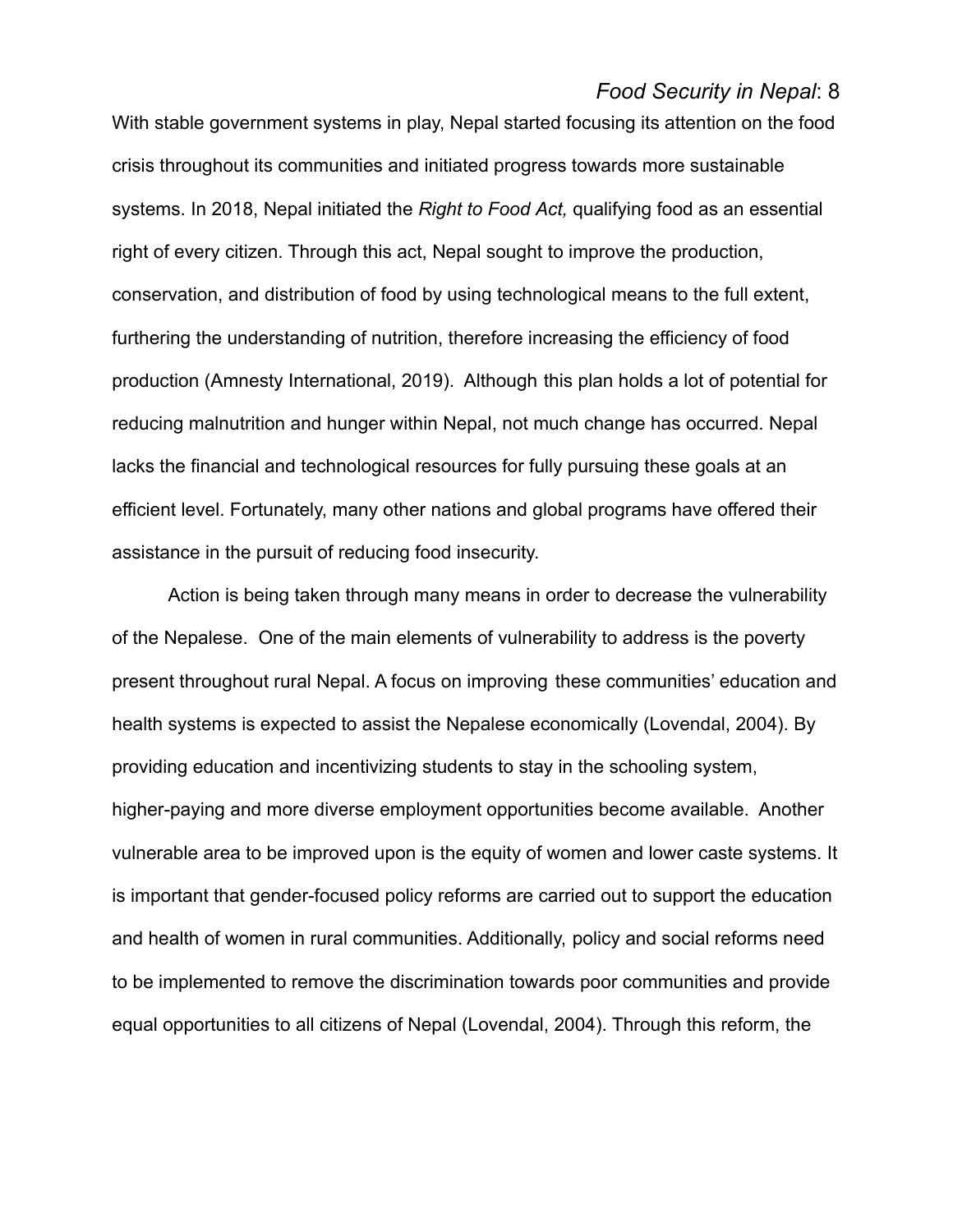people within Nepal are more likely to assist each other in creating healthy communities.

Many programs have started to impact Nepal's communities in the effort to reduce the impact of food insecurity. Strategies involve a focus on nutrition-sensitive agriculture by improving the soil conditions for gardens and agricultural fields, increasing the growth of diverse and nutritional produce, and promoting new patterns of cooking and eating that prioritize nutritional balance (Peace Corps, 2017). A myriad of projects are taking place to help rural Nepalese improve the sustainability of their agriculture. Training is being implemented for smallholder farmers in the production of fruit and nut trees which help them create small and diversified orchards with various nutritional elements (Peace Corps, 2020). More training is being done with farmers on low-volume and high-value crops, generating more income with less resources like water and land (Peace Corps, 2020). This allows for more space and money to be used to produce crops for consumption within the community. Another valuable strategy beyond the immediate farming landscape is the education of community members. One-on-one teaching with women and other household decision-makers is being done to provide recipes that integrate all the essential nutrients required for a healthy life (Peace Corps, 2020). Additionally, one-on-one teaching is done with the lead farmers of rural communities to educate them on basic agricultural business skills and practices (Peace Corps, 2020). This allows for leading farmers to generate more income for the community as a whole, helping to reduce poverty and increase the potential of their agricultural practices.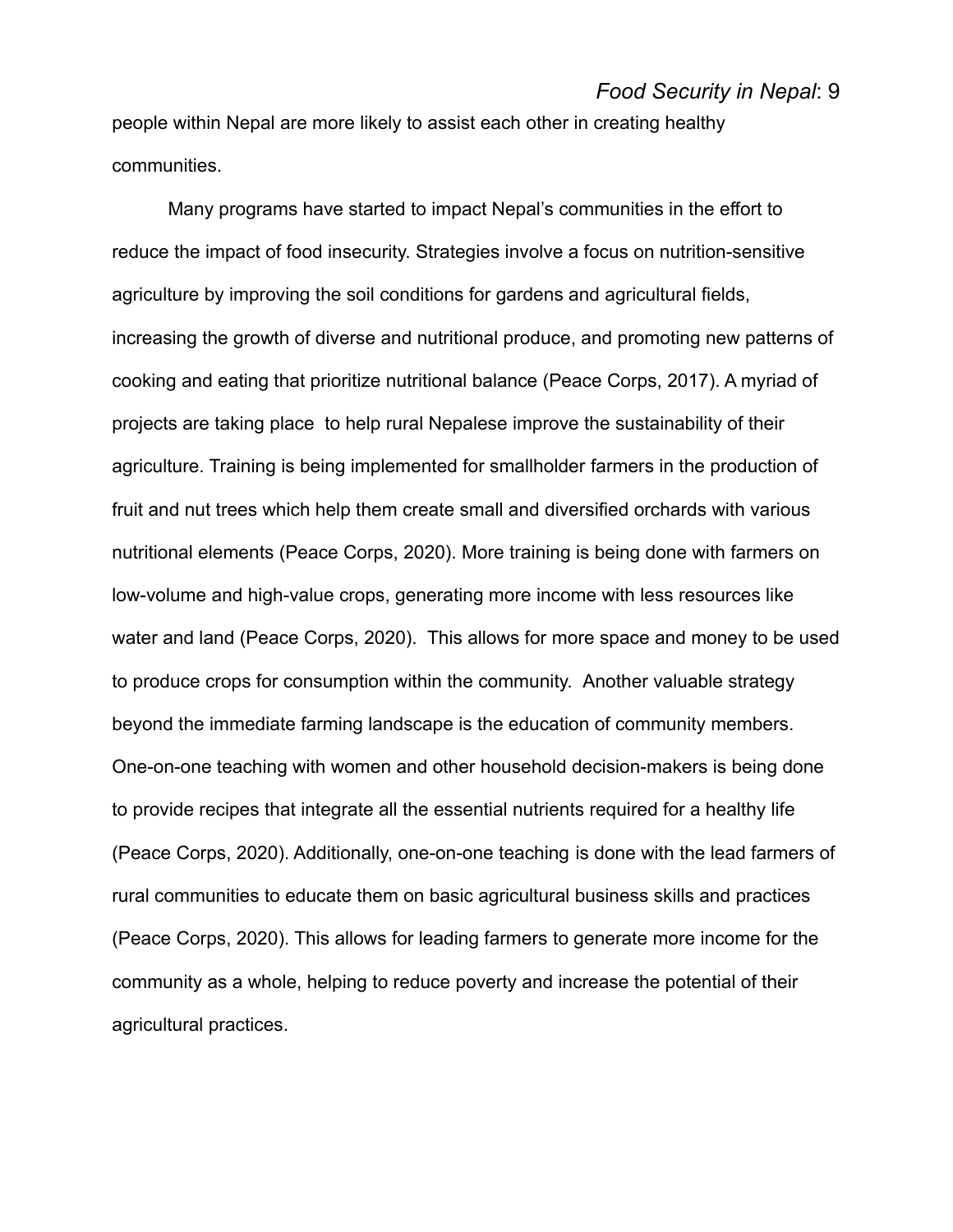### **Methodology**

In order to address the needs of these rural Nepalese communities, this paper will analyze two collections of quantitative data. The first set of data is provided by the *Food and Agriculture Organization of the United Nations* on hunger and food insecurity, food availability and production, food access, and malnutrition over the past two decades. The data presents the number of undernourished people over time, the average protein supply available per day over time, the average dietary energy available over time, the average value of food production over time, the percentage of children with malnutrition over time, and the prevalence of women with anemia over time. In addition, data from the *Global Nutrition Report* displays the percentage of Nepal's population living below the poverty line. Through data analysis, relationships are found that lead to a better understanding of food security and poor nutrition. In these relationships, the dominating issues preventing food security will reveal. Comparing the data of food production and availability with negative health effects over time,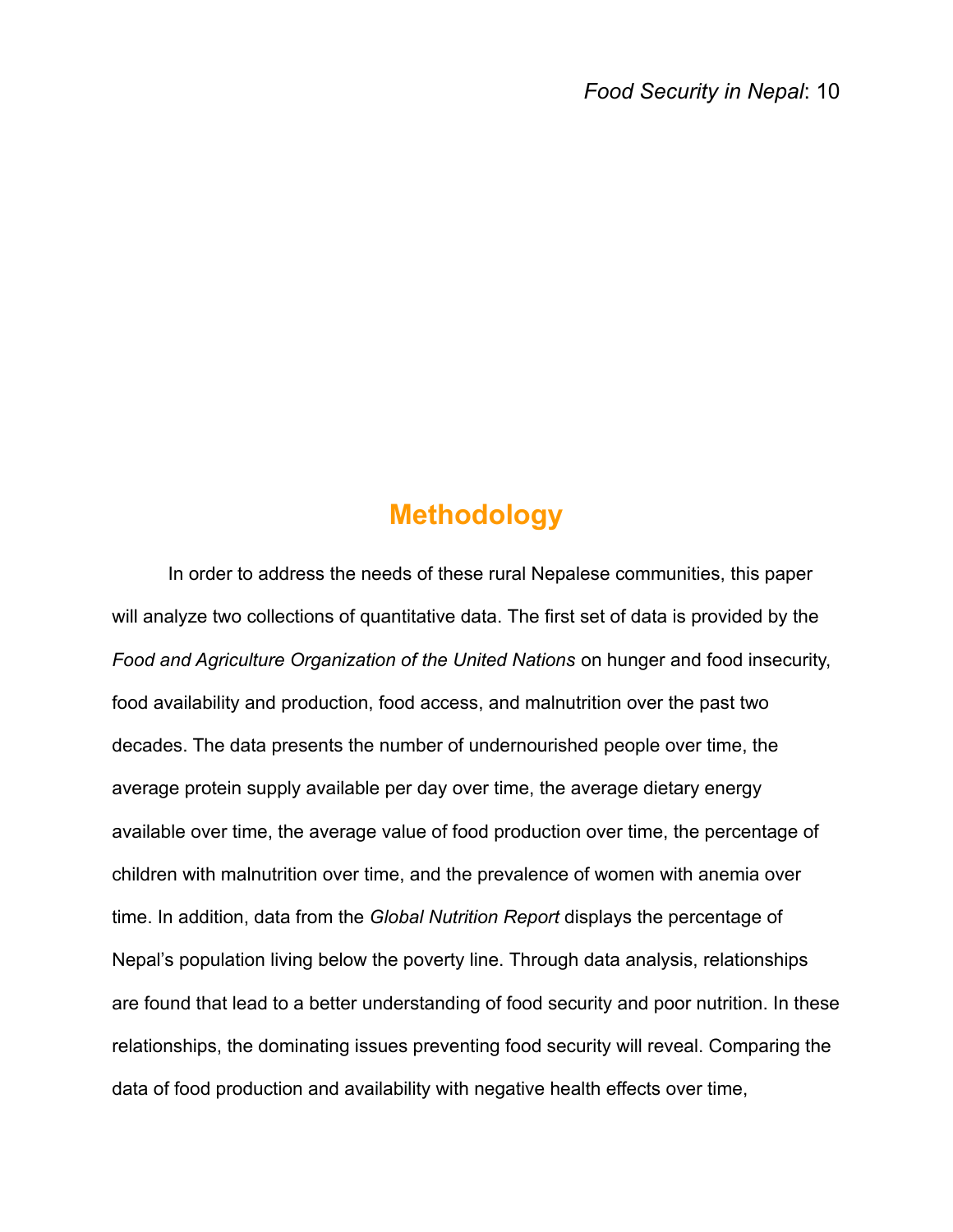correlations appear. A post-positivist perspective is used in this data analysis as the relationships may result from other conditional factors. Many relationships will be deducted based on prior research around the data subjects.

The second set of data provides statistical information from the government of Nepal's Planning and Development Cooperation Coordination Division. This information focuses on Nepalese agriculture and looks at each one of its natural commodities in detail. This data set provides the amount of land each type of produce requires, the number of units produced of each commodity, the amount of weight produced of each commodity, and the import value of each commodity. The data provides this information for a large majority of the crops produced within Nepal. This data will be compared with the percentage of intakes of key foods by the people of Nepal, provided by the *Global Nutrition Report.* Through this data, a discussion upon favorable crops for assisting the economy will be carried out. Assessing the crops that require minimal space for growth or low weight, while also providing a large import value, will allow for the assessment of the most favorable crops. The analysis of this data will take a post-positivist stance as there may be more to certain crops that make them favorable beyond the physical data they display.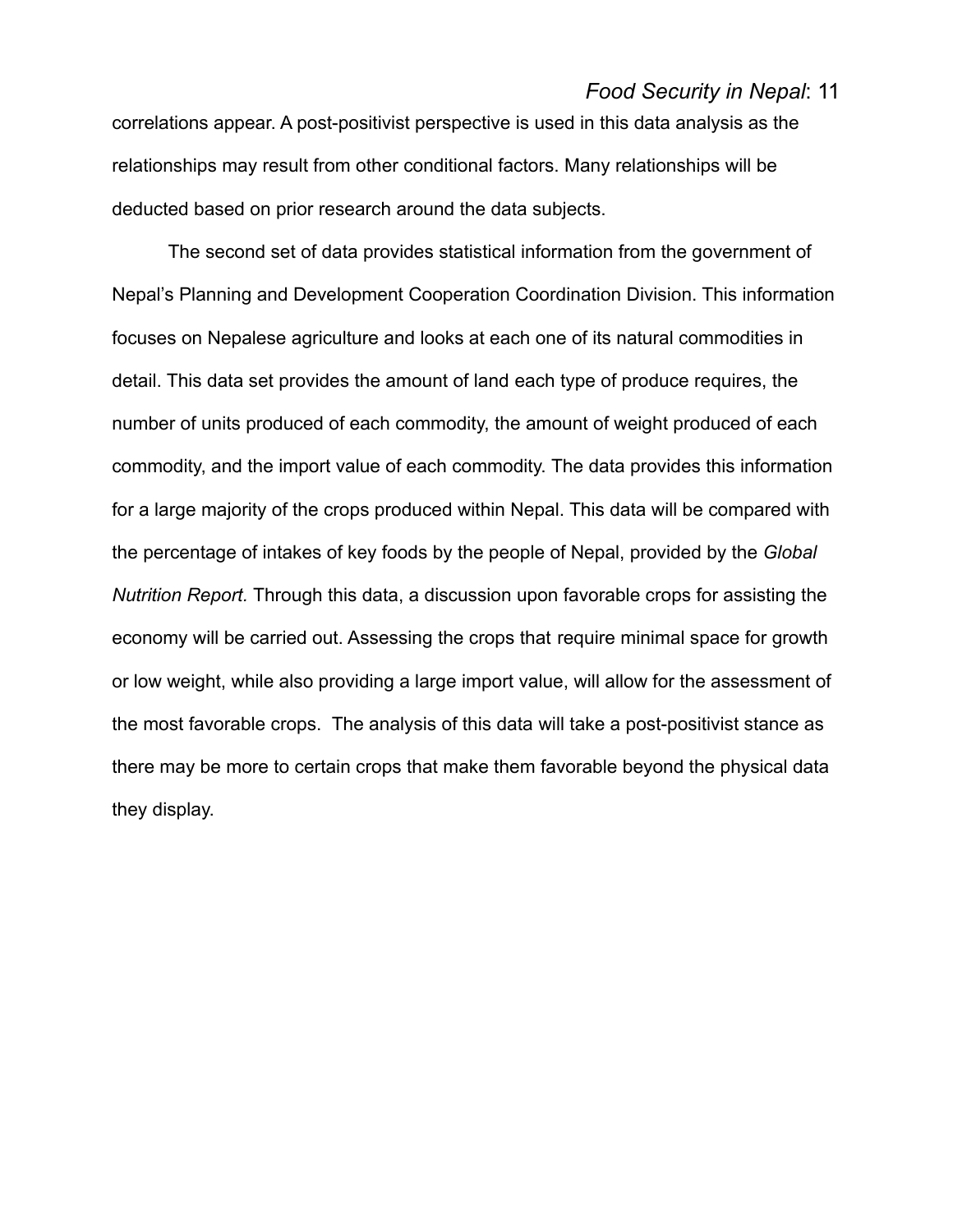## **Data and Results**



*Figure 2. The number of people (in millions) that are undernourished in Nepal over time*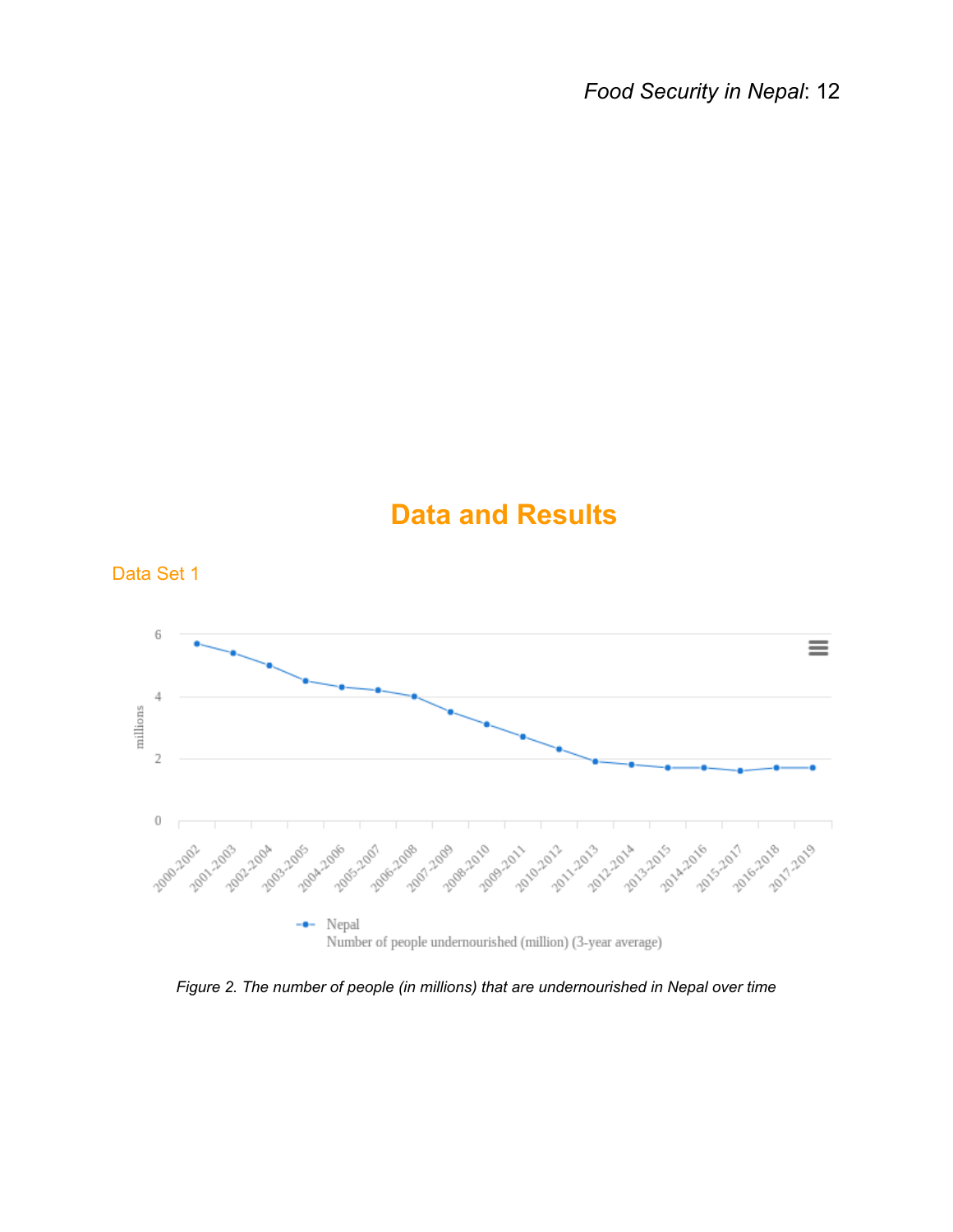

*Figure 3. The average supply of protein in grams per person in Nepal per day*



*Figure 4. The average amount of dietary energy supply over time*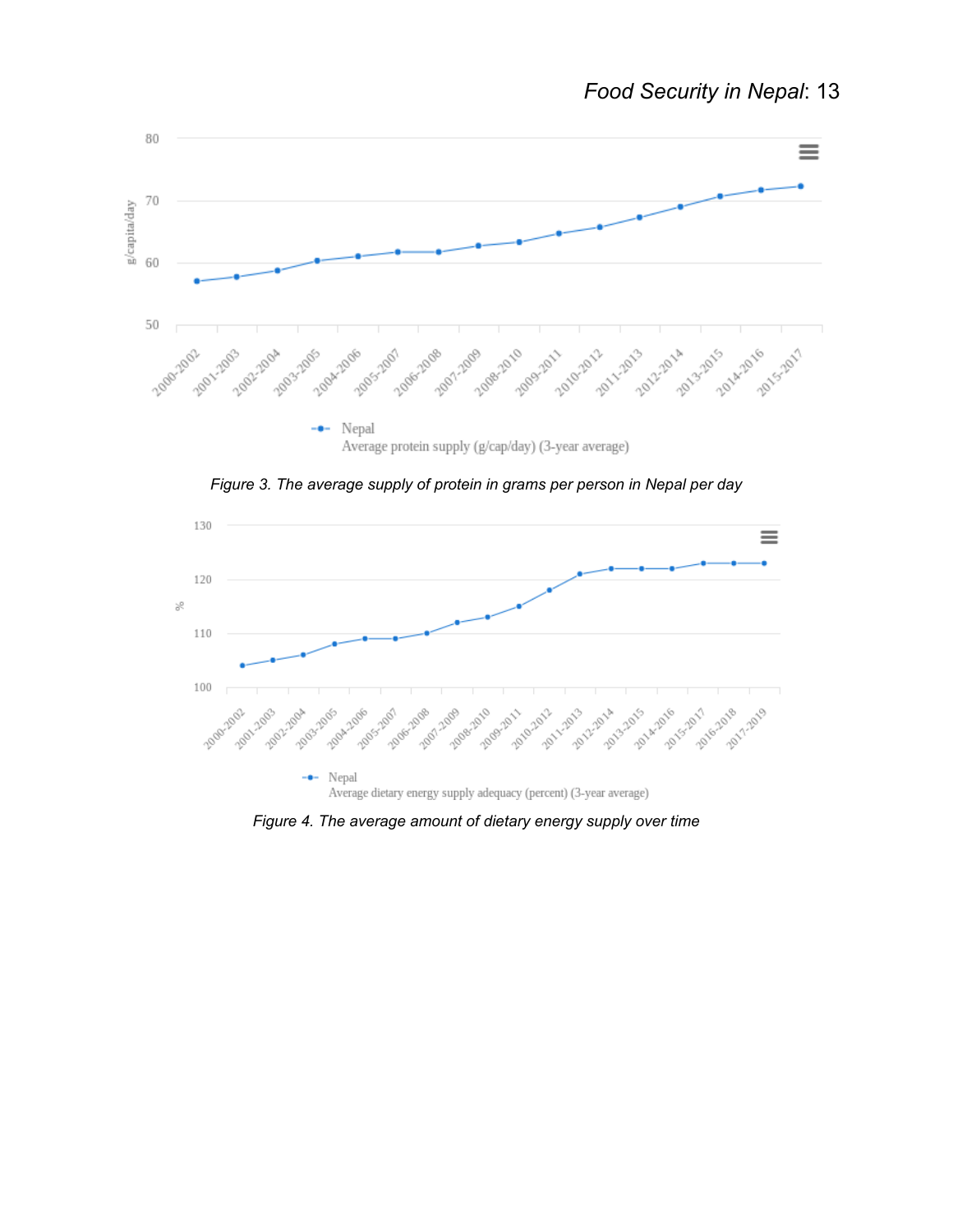

*Figure 5. The value of food production over time*



*Figure 6. The percentage of children under five experiencing malnutrition over time*

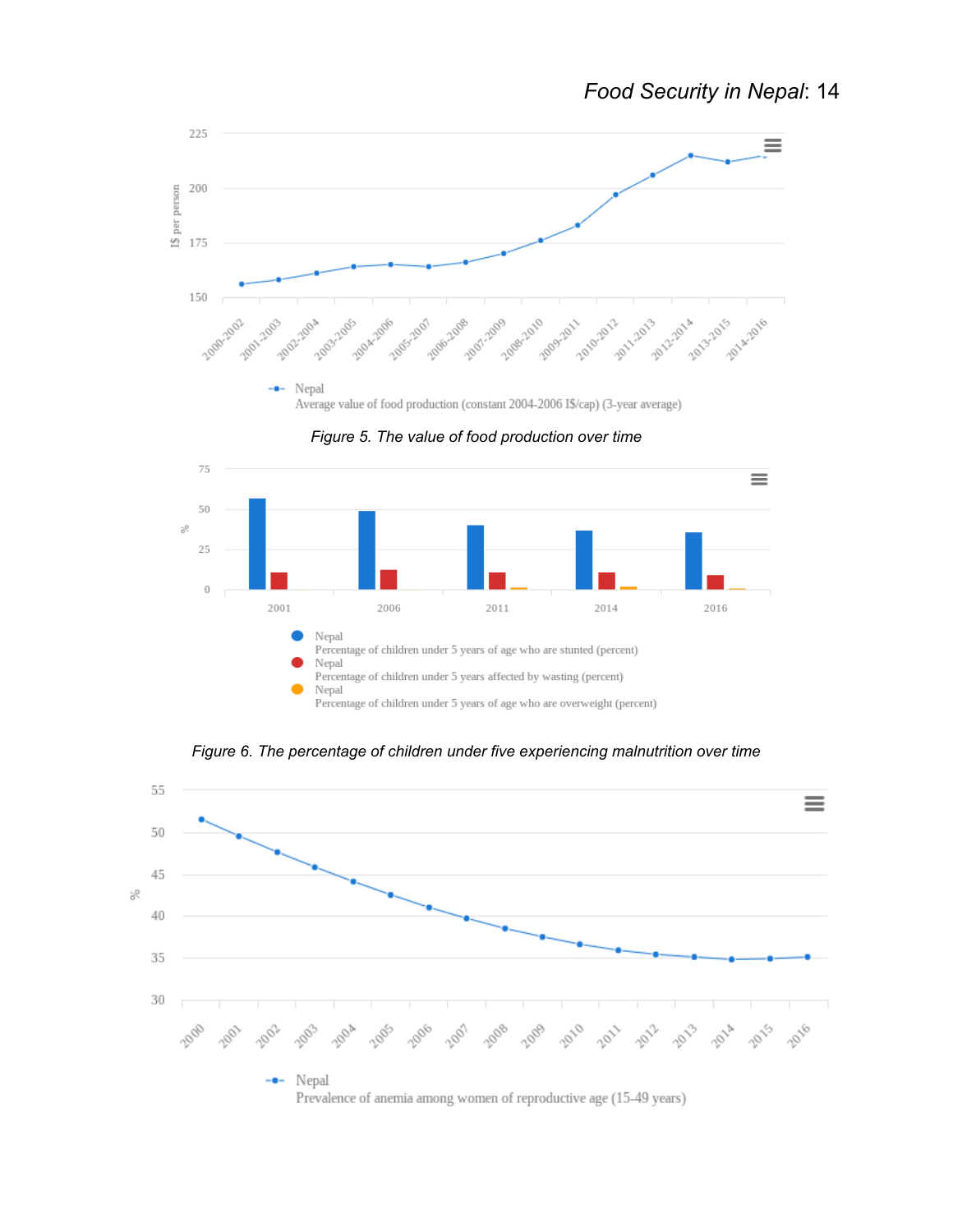*Figure 7. The percentage of women between 15 and 49 years of age experiencing anemia over time*



*Figure 8. The percentage of Nepal's population living below the poverty line*

#### Data Set 1 Results

Looking within these figures individually, it can be seen that impressive progress has been made throughout all of them. It is illustrated that the negative health consequences of poor nutrition such as undernourishment, malnutrition in children, and anemia in women, have been significantly reduced over the past couple of decades. Following the trend of decrease, the percentage of people living in poverty throughout Nepal has reduced immensely. It is also clearly illustrated that the amount of protein and dietary energy available to the average person in Nepal has greatly increased over the past two decades. Additionally, the value of food production itself has seen positive growth over time. Although impressive progress has been made over the past two decades, it appears that the percentage of the population that is undernourished, the percentage of malnourished children, the percentage of women with anemia, and the percentage of the population below the poverty line have stopped changing. The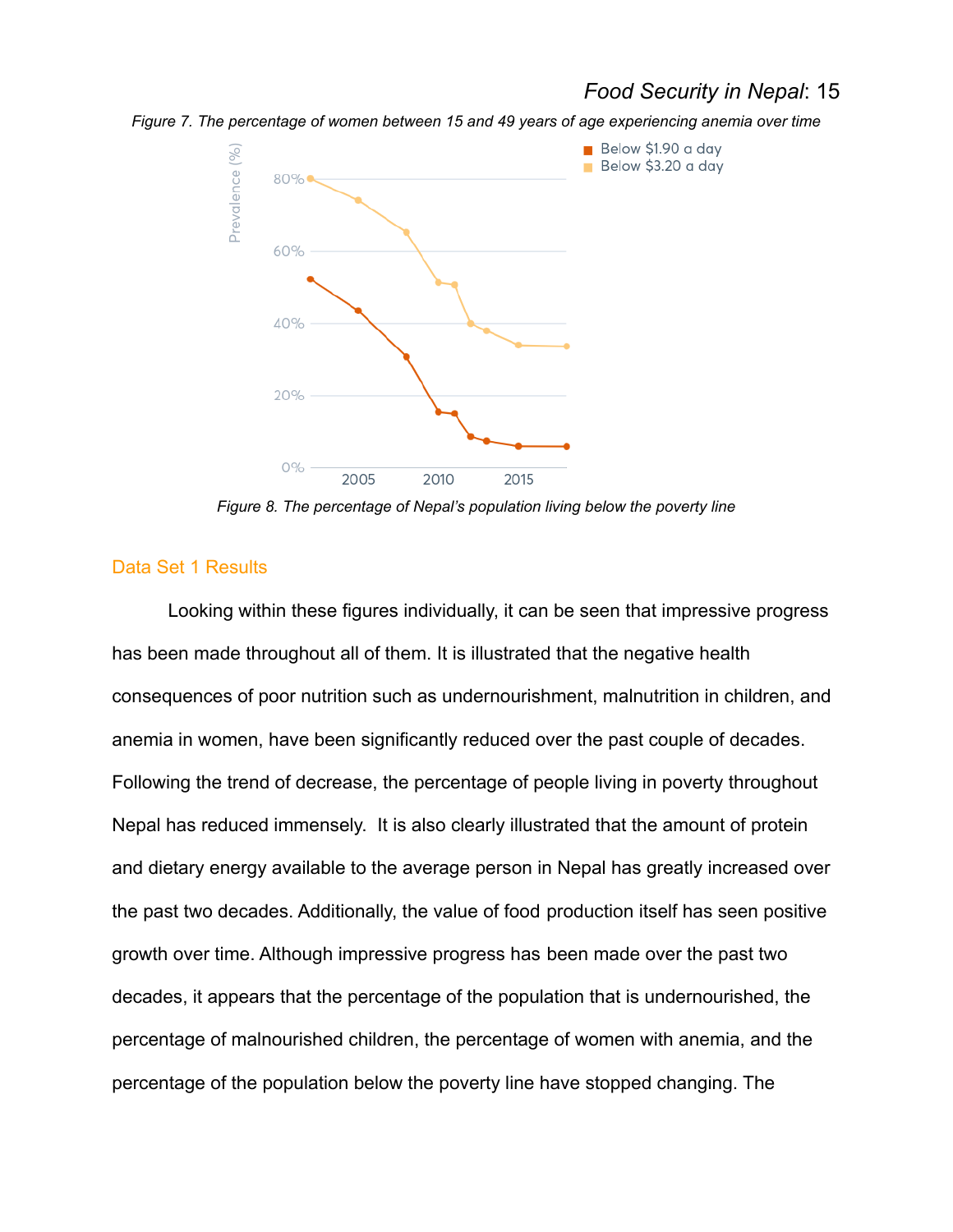progress being made in these categories appears to have halted around the year 2012. It is important to consider why these percentages and numbers have remained stagnant since 2012, as they still illustrate unhealthy levels of improper nutrition and economic instability. Up until 2012, there was a congruence between the decreasing and increasing statistics. As the supply and value of food increased, the negative effects of improper nutrition and the poverty levels appeared to be decreasing simultaneously. In 2012, the positive sloping variables of supply and value of food continued to rise; the average amount of dietary energy over time and the value of food production over time actually increased their rate of change in the year 2012. Further analysis of the relationship in this data set will be addressed in the discussion section of this paper.

Data Set 2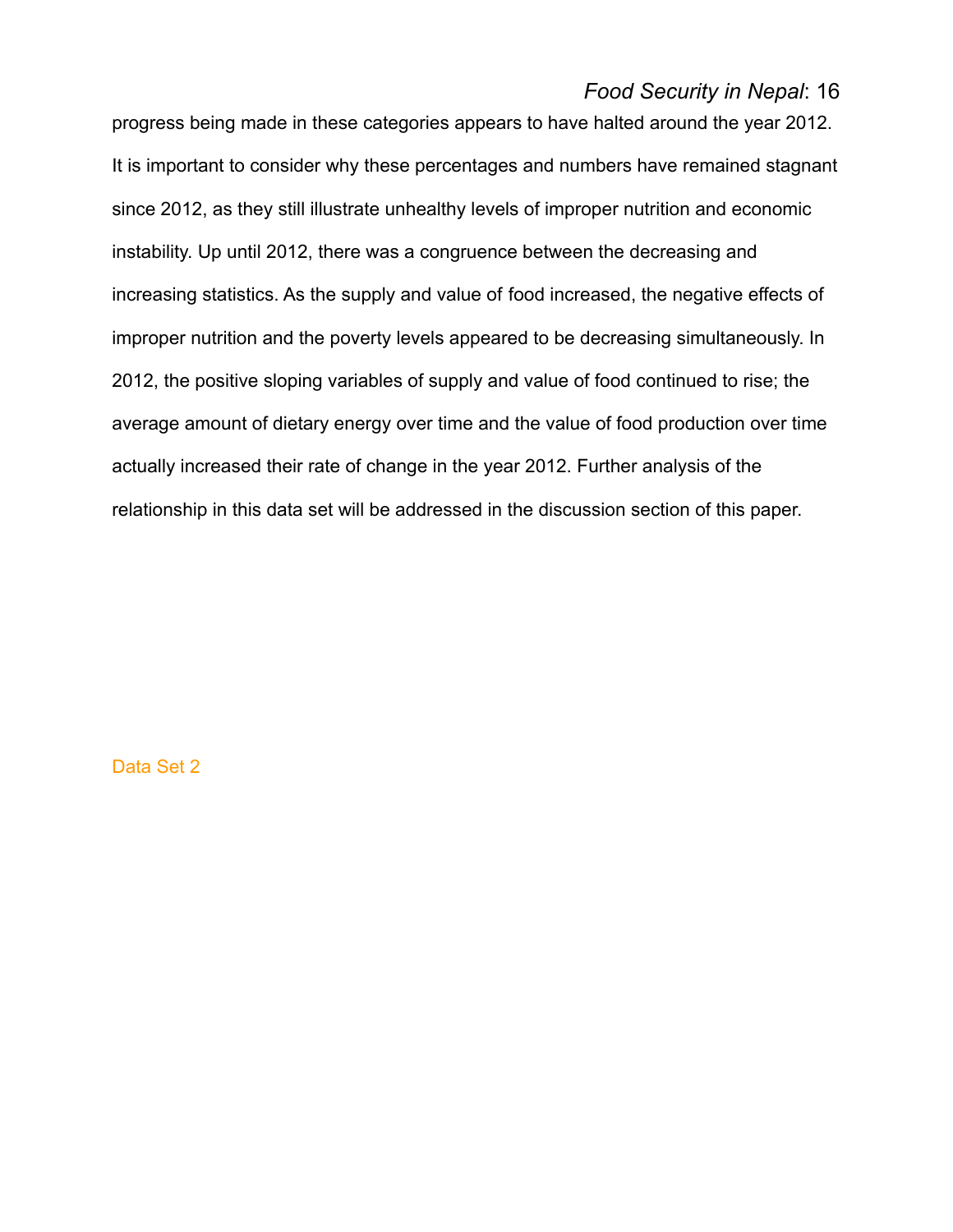| <b>COMMODITY DESCRIPTION</b>                                                      | UNIT     | <b>QUANTITY</b> | <b>EXPORT VALUE</b><br>(RS.7000) |
|-----------------------------------------------------------------------------------|----------|-----------------|----------------------------------|
| Seeds of Cumin crushed or ground                                                  | KG       | 4560            | 1839                             |
| Fresh Ginger nither crushed nor ground                                            | KG       | 13845543        | 318771                           |
| Other Ginger crushed or ground (sutho)                                            | КG       | 698733          | 133318                           |
| Other Ginger crushed or ground                                                    | KG       | 374919          | 60206                            |
| <b>Saffron</b>                                                                    | КG       | 20              | 93                               |
| Turmeric (Fresh)                                                                  | КG       | 6               | 38                               |
| Turmeric (dust or Powder).                                                        | КG       | 2695            | 637                              |
| Other turmeric.                                                                   | КG<br>KG | 8<br>54407      | 7<br>12910                       |
| Spice mixtures<br>Fenugreek(Methi).                                               | КG       | 14370           | 709                              |
| Other spices nes.                                                                 | КG       | 1307577         | 100134                           |
| Maize seed                                                                        | КG       | 1050            | 74                               |
| Rice in the husk (paddy or rough)                                                 | КG       | 10680           | 4310                             |
| Husked (brown) rice                                                               | КG       | 1218            | 165                              |
| Other grain sorghum (Junelo)                                                      | КG       | 80              | 2                                |
| Buckwheat.                                                                        | КG       | 622447          | 12824                            |
| Millet seed                                                                       | КG       | 38801           | 4601                             |
| Quinoa (Chenopodium quinoa)                                                       | КG       | 143000          | 3289                             |
| Other cereal, nes                                                                 | КG       | 1240            | 131                              |
| Wheat or meslin flour except maida                                                | КG       | 473260          | 32993                            |
| Other cereal flour, nes                                                           | КG       | 5000            | 255                              |
| Groats and meal of wheat.                                                         | КG       | 220250          | 10434                            |
| White and red cabbages, kohlrabi, kalee tc, fresh or chilled.                     | КG       | 6659460         | 57982                            |
| Cabbage lettuce, fresh or chilled                                                 | KG       | 15000           | 120                              |
| Chicory, fresh or chilled, (excl. witloof)                                        | КG       | 200             | 6                                |
| Carrots and turnips, fresh or chilled                                             | КG       | 400             | 48                               |
| Beetrootradishes and other similar edib le roots, fresh or chilled                | КG       | 19500           | 162                              |
| Cucumbers and gherkins, fresh or chilled.                                         | КG       | 680             | 64                               |
| Peas, fresh or chilled                                                            | КG       | 200             | 25                               |
| Beans, fresh or chilled                                                           | КG       | 1100            | 33                               |
| Leguminous vegetables, fresh or chilled, n es                                     | КG       | 1700            | 178                              |
| Mushrooms of the genus agaricus, fresh or chilled                                 | КG       | 810             | 8749                             |
| Fruits of genus capiscum or pimenta, fresh or chilled                             | КG       | 3345            | 626                              |
| Pumpkins, squash and gourds (Cucurbita spp)                                       | КG       | 558             | 38                               |
| Other fresh or chilled vegetables                                                 | КG       | 1665864         | 18452                            |
| Potatoes, frozen                                                                  | КG       | 354843          | 3047                             |
| Shelled or unshelled beans, frozen                                                | КG       | 11339           | 651                              |
| Mushrooms of the genus Agaricus provisionally preserved                           | КG       | 2849            | 5929                             |
| Dried onions                                                                      | КG       | <b>27000</b>    | 16850                            |
| Dried mushrooms of the genus Agaricus                                             | КG       | 232             | 25                               |
| Other dried mushrooms and truffles                                                | КG       | 62520           | 7082                             |
| Dried Garlic not shelled or not split                                             | КG       | 500             | 100                              |
| Dried peas, shelled whether or not skinned or split                               | КG       | 56150           | 3097                             |
| Dried gram, shelled whether or not skinned or split.                              | КG       | 135000          | 7553                             |
| Processed natural honey                                                           | КG       | 4293            | 1371                             |
| Processed natural honey                                                           | КG       | 24920           | 8155                             |
| Edible products of animal origin, nes                                             | КG       | 543             | 476                              |
| Human hair and waste, unworked                                                    | КG       | 756             | 1256                             |
| Pigs', hogs', or boars' bristles or hair a nd waste there of                      | КG       | 789             | 196                              |
| Badger and other brush making hair                                                | КG       | 3600            | 792                              |
| Ossein and bones treated with acid                                                | КG       | 2741000         | 83263                            |
|                                                                                   |          |                 |                                  |
| Bones and horn-cores (excl. ossein)                                               | КG       | 100             | 4                                |
| Tortoise-shell, whalebone and whalebone-ha ir, etc, unworked                      | КG       | 100000          | 2400                             |
| Bulbs, tubers, rhizomes in growth or in flower; chicory plants and roots          | PCS      | 40627           | 2269                             |
| Trees, shrubs and bushes, grafted or not, of kind which bear edible fruit or nuts | PCS      | 245             | 15                               |
| Other live plants, nes                                                            | PCS      | 22300           | 152                              |
| Other-Fresh cut flowers & buds                                                    | PCS      | 8323            | 309                              |

*Figure 9. Commodities weight and export value in 2018/2019*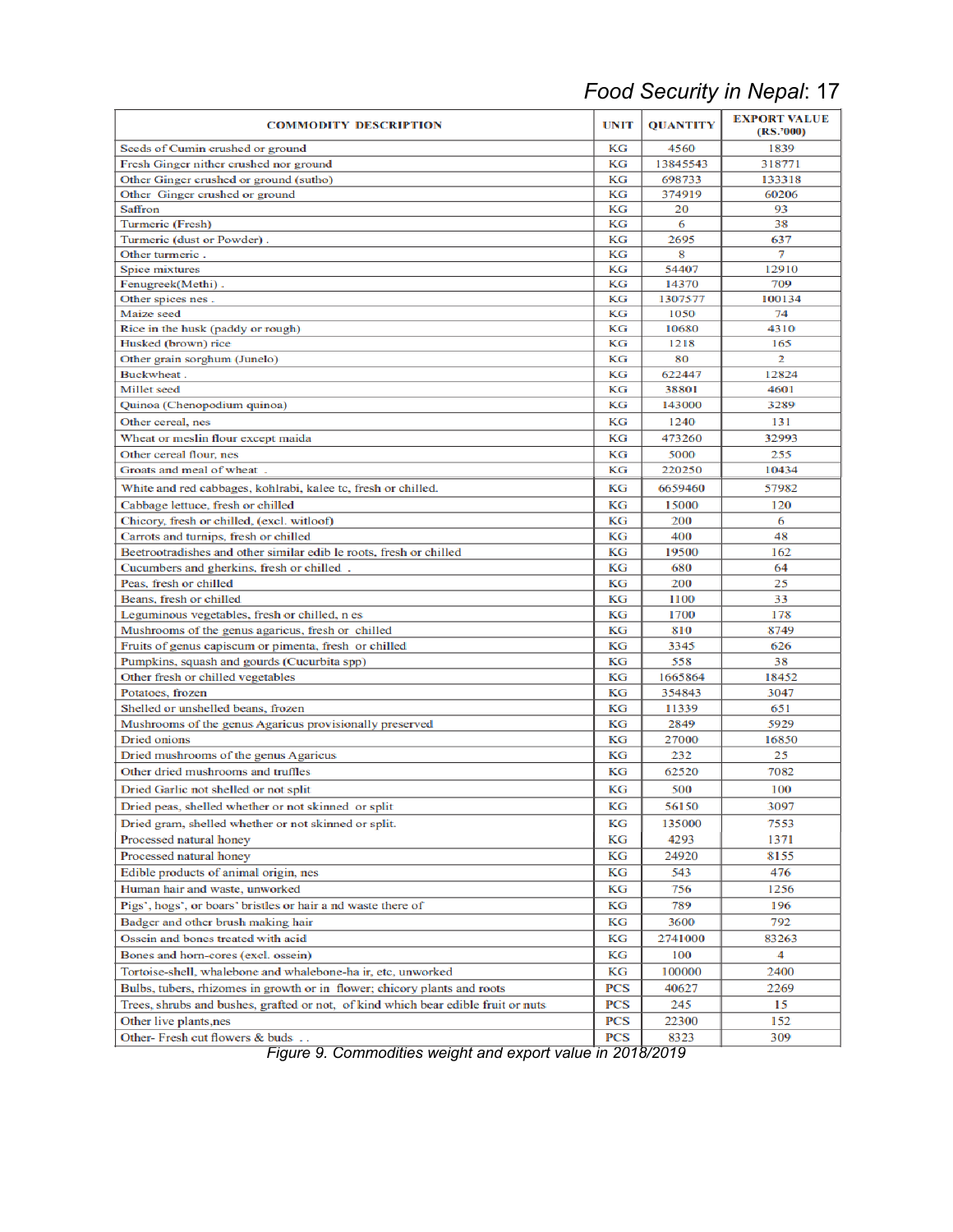|  | Food Security in Nepal: 18 |  |  |
|--|----------------------------|--|--|
|--|----------------------------|--|--|

| <b>CROP</b>                            | 2073/74 (2016/2017) |                   | 2074/75 (2017/18) |                   | 2075/76 (2018/19) |                   |
|----------------------------------------|---------------------|-------------------|-------------------|-------------------|-------------------|-------------------|
|                                        | <b>AREA</b>         | <b>PRODUCTION</b> | <b>AREA</b>       | <b>PRODUCTION</b> | <b>AREA</b>       | <b>PRODUCTION</b> |
| <b>FRUITS (PRODUCTIVE</b><br>AREA)     | 110,501             | 1,018,308         | 111,744           | 1,086,931         | 120,023           | 1,177,640         |
| <b>VEGETABLES</b>                      | 277,393             | 3,749,802         | 286,864           | 3,958,230         | 297,195           | 4,271,270         |
| TEA                                    | 28522               | 24653             | 28,595            | 24,804            | 28,732            | 25,206            |
| <b>COFFEE</b>                          | 2.646               | 466               | 2.650             | 513               | 2,761             | 530               |
| <b>CHILI</b>                           | 10,077              | 49,718            | 10,500            | 52,500            | 10,692            | 67,167            |
| <b>LARGE</b><br><b>CARDAMOM</b>        | 17,002              | 6,521             | 17004             | 6,849             | 18273             | 7,954             |
| <b>GINGER</b>                          | 22,649              | 279,504           | 23,000            | 284,000           | 22,132            | 297,512           |
| <b>GARLIC</b>                          | 8,116               | 56,668            | 8,500             | 59,500            | 10,107            | 71,902            |
| <b>TURMERIC</b>                        | 6,777               | 65,999            | 7.300             | 71,500            | 10,160            | 98,904            |
| <b>SILK WORM</b>                       | 1,757               | 55                | 1,421             | 30                | 1,457             | 32                |
| <b>HONEY (NO. OF</b><br><b>HIVES</b> ) | 240,000             | 3,950             | 242,000           | 3,980             | 242,500           | 3,990             |
| <b>FISH</b>                            |                     | 83,898            |                   | 86,544            |                   | 91,832            |
| <b>MUSHROOM FRESH</b>                  |                     | 10,850            |                   | 10,500            |                   | 11,255            |

*Figure 10. Area (in hectares) and production (in metric tons) of crops*



*Figure 11. Dietary intake of key foods and nutrients compared with global averages*

#### Data Set 2 Results

Within this data set, a more precise understanding of Nepal's agricultural commodities is established. Although *Figure 9* displays the export value of commodities with the amount of weight produced, it is more helpful for this study to compare those export values with the production area within *Figure 10*. Through this comparison, low-volume and high-value crops can be identified. Low-volume and high-value crops present a greater economic potential to the rural communities of Nepal. A crop that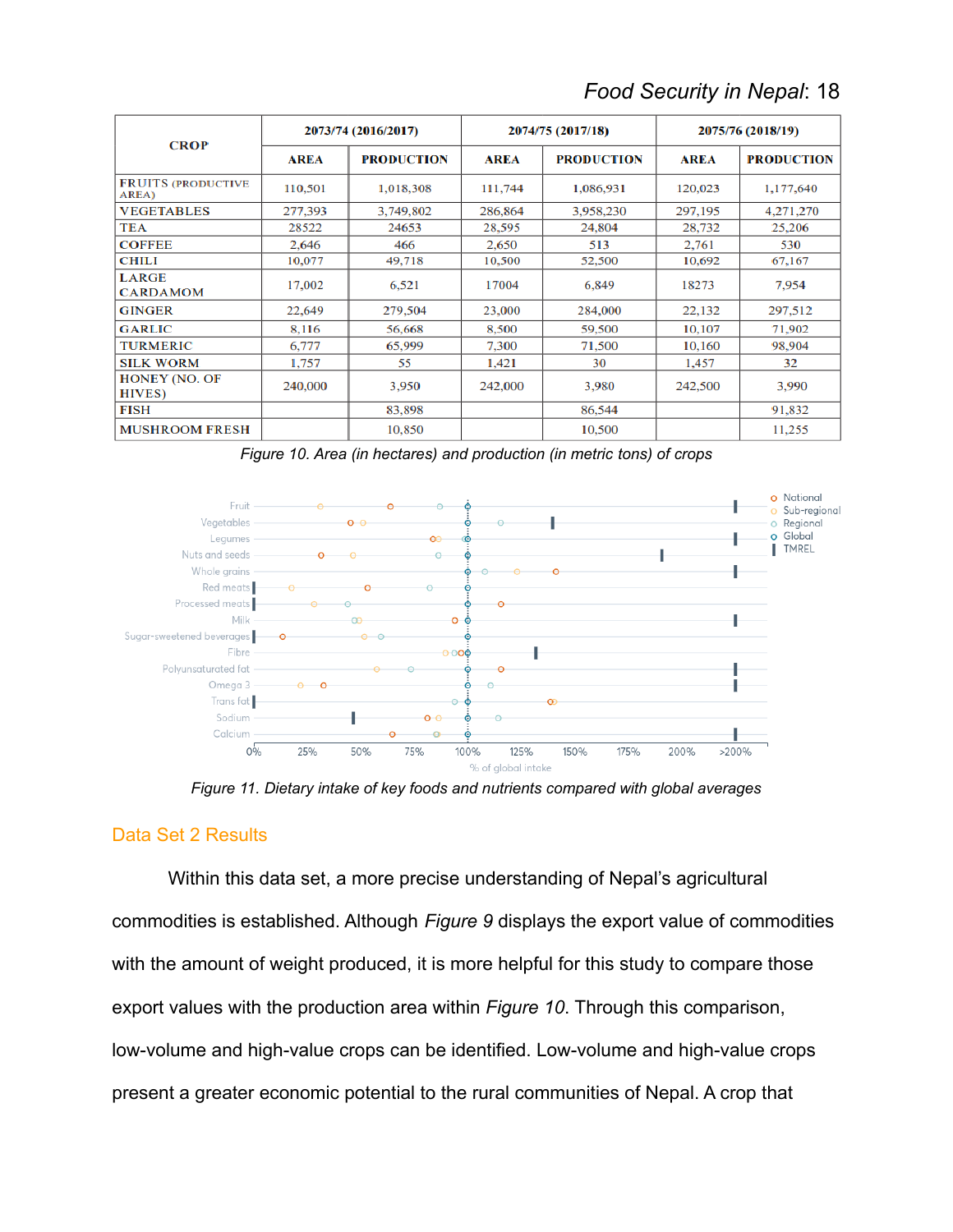appears highly opportunistic within this data is mushrooms. Mushrooms require very little space to grow an abundant patch and do not require fertile soil for growth. The data shows that the amount of space they do require is so minimal that it does not have comparable data to the other crops produced in Nepal. Furthermore, the ratio of weight to export value shown in the mushroom's data is far more favorable than a majority of other commodities. Additional crops that appear favorable within the data are ginger, garlic, and turmeric. These products require a minimal amount of land relative to the number of units they produce. Ginger alone generates more income for Nepal than the rest of the commodities shown in *Figure 9* combined. With its high export value and low requirement for space, ginger farming is certainly an element of Nepal's agriculture that should be protected and improved upon.

In *Figure 11* the key foods missing from the average diet in Nepal are illustrated; it consists mainly of whole grains and is lacking the proper amounts of fruits and vegetables. Contrarily, fruits and vegetables take up a majority of Nepal's farmland leading to a question of why Nepal's population fails to consume them. High and unhealthy levels of processed meats and trans fats are also present within this data. This is likely due to processed meat and foods with trans fat being cheaper options than natural foods. This is an additional threat to be assessed in reducing the consequences of improper nutrition in Nepal.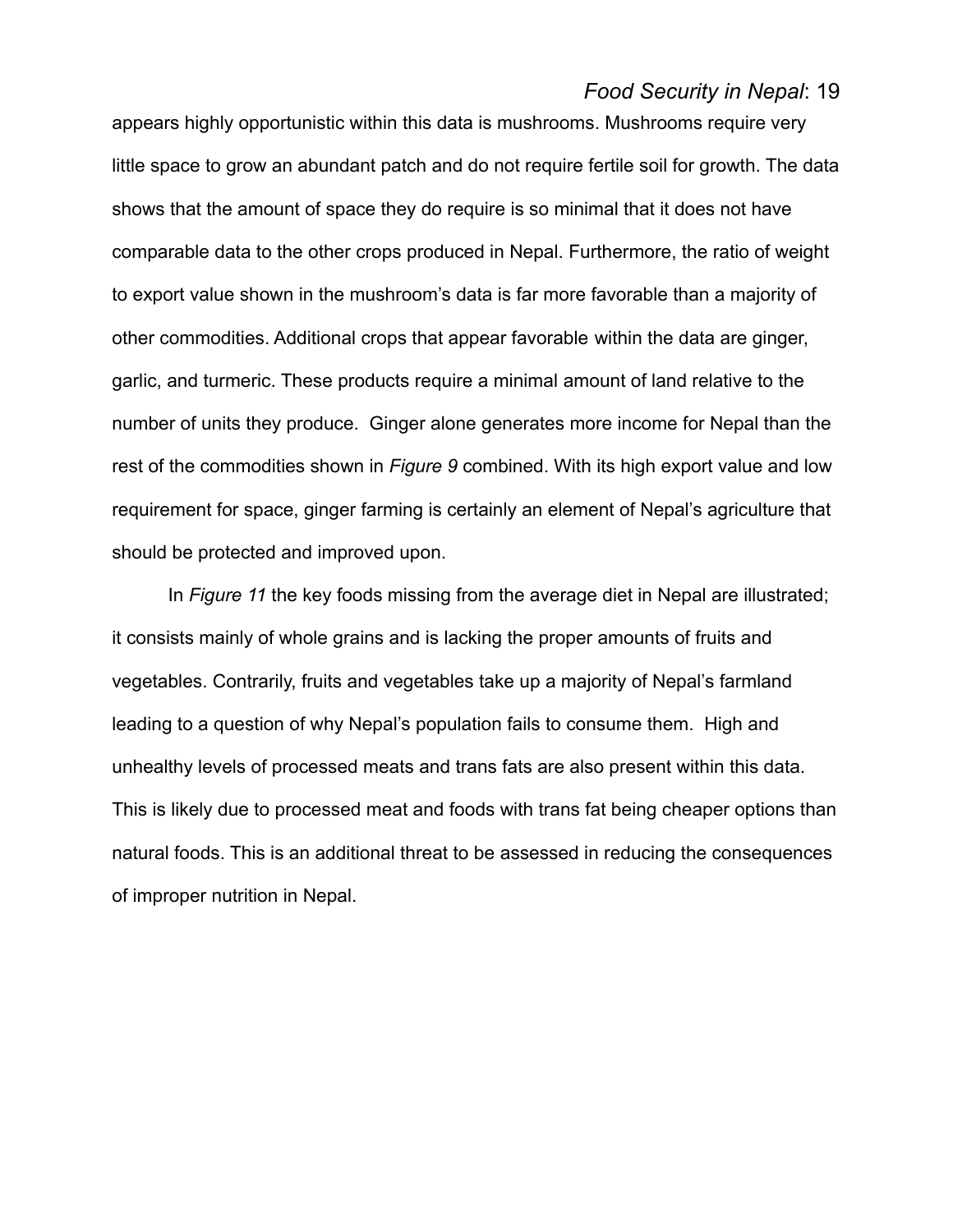### **Discussion**

With the percentage of people in Nepal affected by negative health consequences no longer decreasing since 2012 and the amount of food supply and value of food percentages continuing to rise, the congruence between the figures becomes discrepant. It is important to consider where this discrepancy comes from as the levels of poor nutritional health and poverty in Nepal are still alarmingly high compared with the rest of the world. This could result from a few different potentialities: the caste system in Nepal may be taking advantage of rural farmers, rural farmers may be missing a proper understanding of business methods, and there may be a lack of understanding around preparing nutritious meals.

In Nepal, many rural farmers have a poor understanding of the business side of agriculture, making them vulnerable to exploitation. Although the value of food continues to rise in Nepal, this does not necessarily mean that the rural farmers are making more money as they pass their produce onto higher powers. Teaching entrepreneurial skills to these marginalized farmers will allow them to better understand what they are owed for their commodities. Through entrepreneurial teachings, farmers should understand organizational management, employ development services, and practice marketing strategies (Peace Corps, 2017). They should be educated on the importance of post-harvest management and record-keeping of their commodities. Through this management and record-keeping, a farmer will be able to create a value chain analysis and start to prioritize specific commodities (Peace Corps, 2017). With this knowledge, farmers are much less likely to be exploited by the caste system and their economic status will rise in congruence with the increasing value of food products.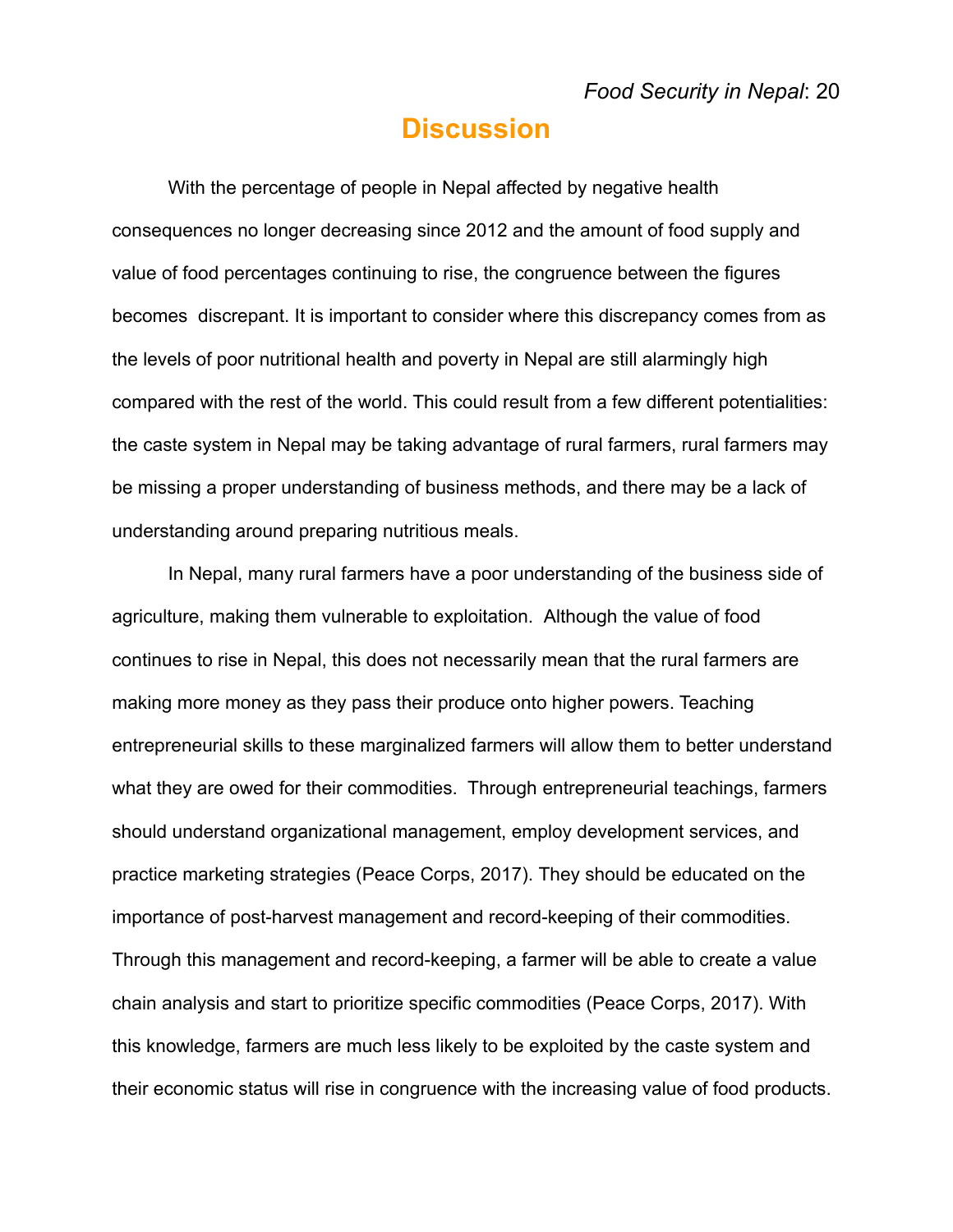It appears that although the food supply has been increasing, the levels of unhealthy people in Nepal remain high. The data shows that the amount of protein supply available has continued to increase, but the data also reveals the prevalence of processed meat within the diets of the Nepalese. This increased supply of protein may continue to cause health problems in Nepal as it is coming from an unnatural source. In the effort to create healthier diet plans for the people of Nepal, many steps need to be taken. Even though fruits and vegetables take up a majority of Nepal's farming land, this produce is primarily reserved for exports as they lack them within the average diet. Beyond agricultural fields, it is important to teach the value of nutritionally focused gardening within rural communities to ensure that there is enough fresh produce for their own consumption. With gardening strategies in play, it is necessary to ensure that proper storage methods are being used within rural communities (Peace Corps 2017). As nutritional food is grown and stored, it is then valuable to teach proper nutrition guidelines. This should focus on adding more nutritional foods into cultural recipes and explaining the varying nutritional needs of infants, children, pregnant women, ill people, and the elderly (Peace Corps, 2017). With a proper understanding of nutrition and how to implement it into diets, rural communities are more likely to reduce malnutrition.

In order to make the most effective change to the economy and food security in Nepal, the right types of produce must be acknowledged. Some crops provide very favorable economic benefits while others are essential to the nutrition of rural communities; the types of crop will vary from community to community depending on what grows best and the nutritional needs of individuals. Nutritionally, it is seen from the data that fruits, vegetables, and a proper protein source are the primary dietary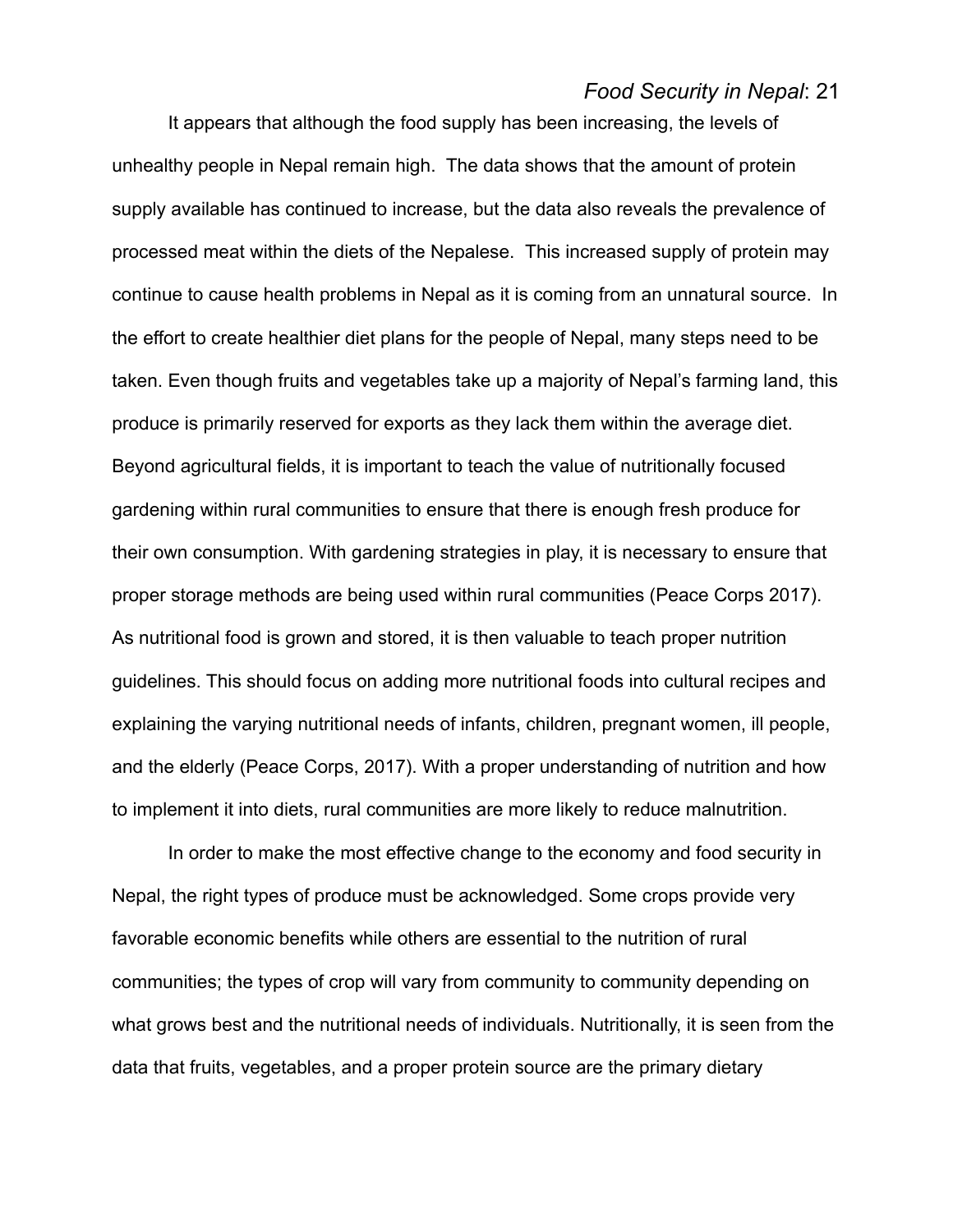elements missing in the food consumption of Nepal. Economically, the data allows for identifying crops that produce high value and require little space for growth. Certain crops are capable of fulfilling both these economic and nutritional needs.

A product that presents a myriad of benefits to Nepal's rural communities are mushrooms. Mushrooms not only have the potential to increase economic and nutritional levels in Nepal, but they also provide medicinal and ecological benefits to rural communities. In Nepal, mushrooms thrive on the climate conditions and are capable of growing just about anywhere. Farming mushrooms is an extremely low investment as they are naturally growing throughout the landscape and require minimal care through their growth process. They do not require fertile soil and grow in places that no other crops can (Joshi, 2020). Mushrooms are also capable of growing throughout orchards and agricultural fields without negatively impacting the growth of other plants. In fact, mushroom growth is very beneficial to other plants as they decompose dead and decaying matter throughout landscapes, contributing to the soil's nutrient cycle and increasing its fertility (Joshi, 2020). With mushrooms growing throughout orchards and agricultural fields, the plants have more access to nutrients and will grow more efficiently. Another favorable aspect of mushrooms is their fast and frequent growth. They can grow throughout all seasons of the year in Nepal and are ready to harvest in under a month (Joshi, 2020). This gives rural communities a consistent and abundant commodity for both food and economic security. Nutritionally, mushrooms provide a wide variety of vitamins and minerals as well as a healthy source of protein (Joshi, 2020). By replacing processed meats with mushrooms, a much more nutritional source of protein can be implemented into the diets of rural Nepalese.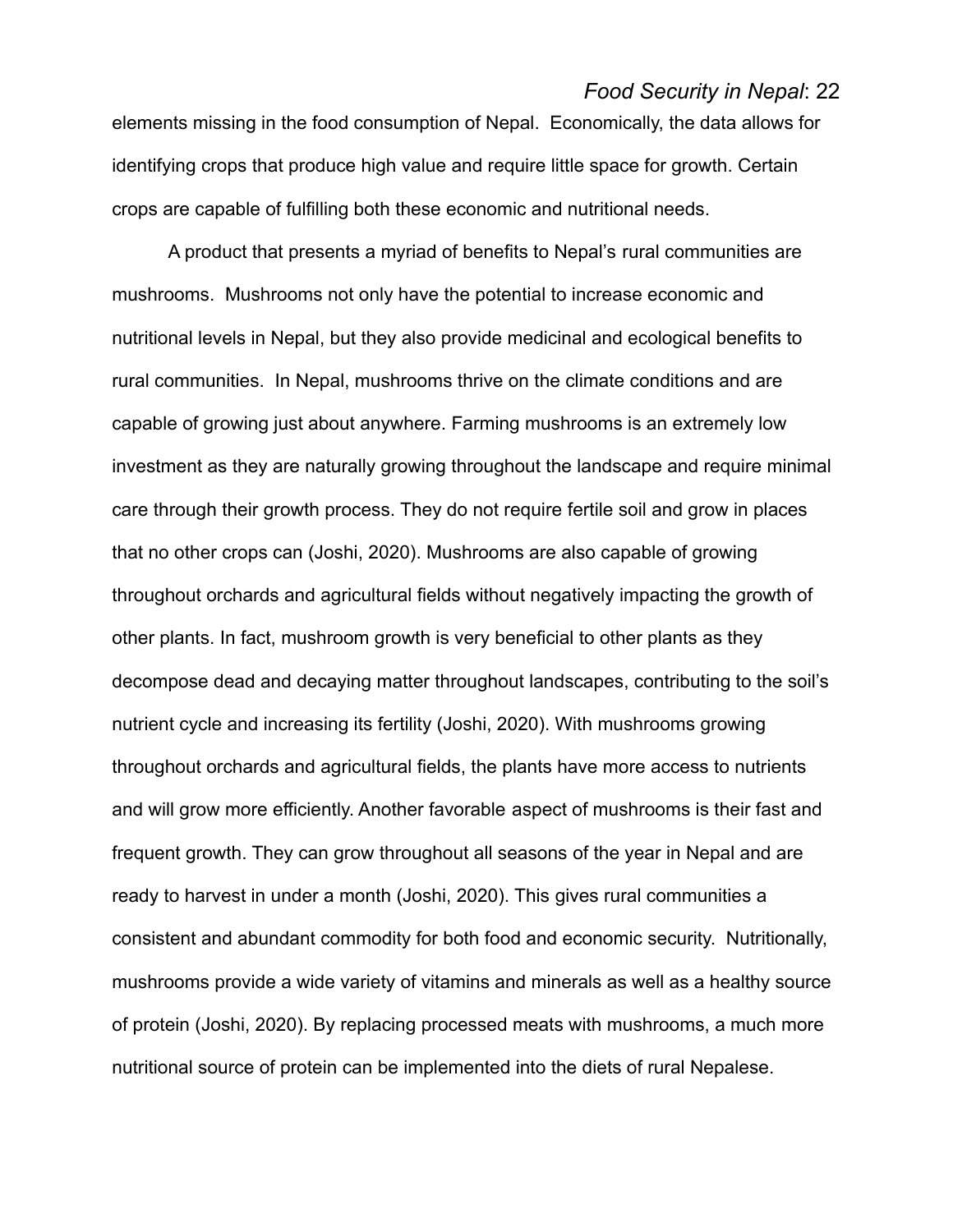Mushrooms provide a large source of potassium, sodium, and phosphorus, which can improve the nutritional health of these diets (Joshi, 2020). There is no question that mushrooms have the potential to make great changes to the patterns of Nepal's economy and health. The development of the mushroom industry must be assisted. This can be done by providing a proper substrate (what mushrooms grow from), developing further knowledge of mushroom cultivation in farmers, and emphasizing their nutritional importance to communities.

Similar to mushrooms, bee systems thrive throughout Nepal's climate conditions and are a low cost to maintain as a result. Through this climate, a wide variety of bee species are present, adding to the nutritional value of the honey they produce (Devkota, 2020). This diversity of bee species also adds additional flavors to the honey, making it a high-demand commodity around the world; this demand and the price of honey have been consistently increasing over time (Devkota, 2020). With a low initial cost and high production rate, honey serves as a consistent and dependable source of income and nutrition. Another beneficial aspect of beekeeping is the effect of pollination on other crops and the surrounding natural environment. Across the globe, insect pollination is responsible for 35 percent of agricultural yields, (Devkota, 2020). Each farm that produces honey is in turn improving the yields and health of all the other crops they produce. Nutritionally, honey presents a healthier alternative to sugar within Nepalese diets as it provides a variety of nutrients and antioxidants. In honey production, it would be valuable to provide proper resources for hive cultivation and educate marginalized farmers on effective beekeeping strategies. Honey ultimately presents Nepal's rural communities with the opportunity to improve the health of their farms, in turn raising the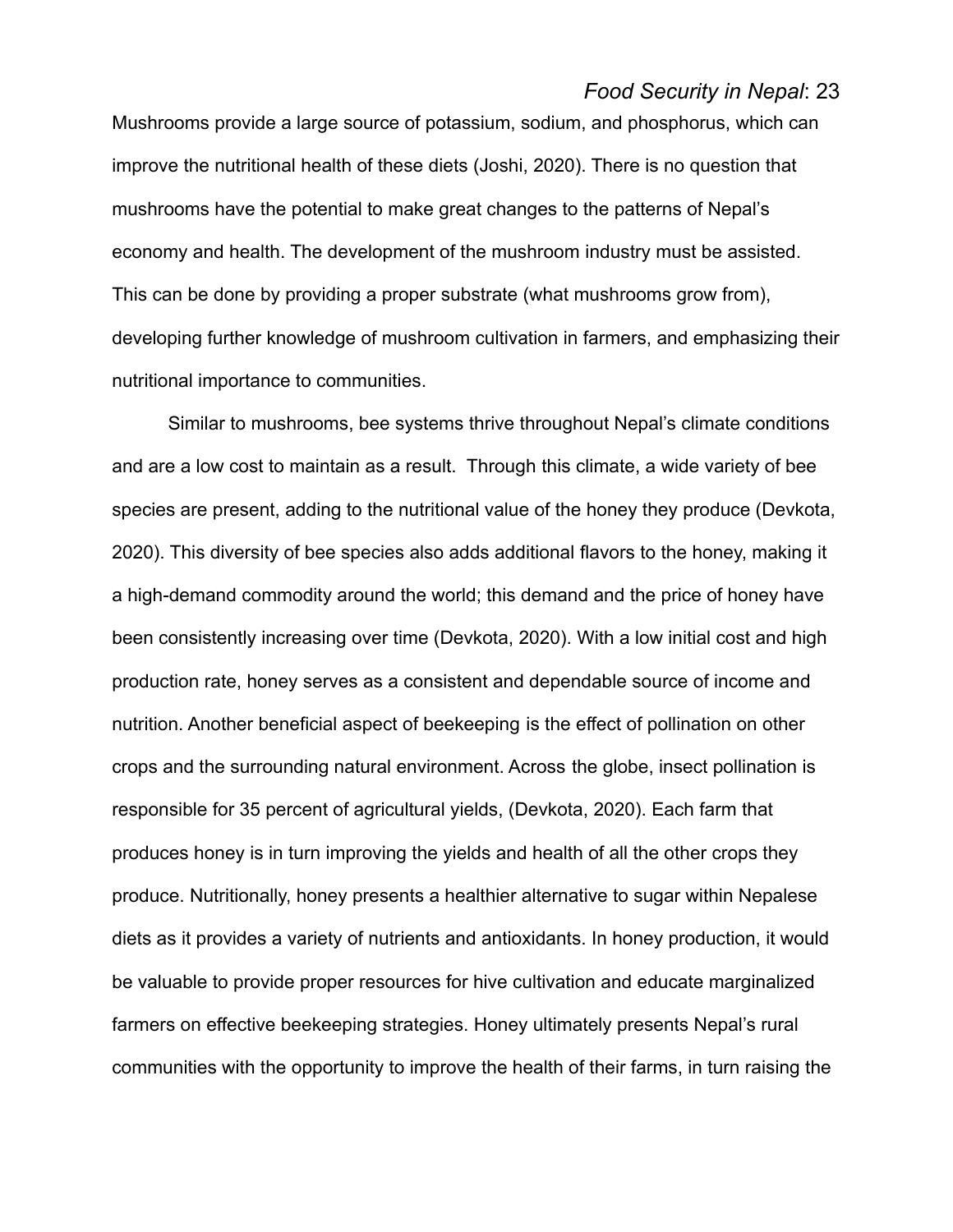economic potential of agriculture production. Furthermore, Nepal is presented with a stable food source and commodity for exportation.

Lacking within the average Nepalese diet is the prevalence of fruits and vegetables. Although fruits and vegetables take up a large majority of Nepal's agricultural land, there seems to be a lack of availability within rural communities. A strategy towards providing fruits and vegetables to rural communities would be to communicate their nutritional importance. With a desire for fruits and vegetables raised, communities can implement a community orchard focusing on diversified fruits and vegetables to provide a variety of nutritional benefits (Peace Corps, 2020). With a personal community supply of fruits and vegetables, Nepal may increase its food and nutritional security.

As discussed in the data section of this paper, ginger is a crop that presents promising economic potential to the rural communities of Nepal. The value of ginger is consistently rising worldwide, giving Nepal an edge as ginger is one of its primary exports. As ginger requires a small amount of space relative to its yield, ginger can be mass-produced throughout rural communities in Nepal. In order to help rural farmers capitalize on this cash crop, it is essential to provide proper resources for improving soil conditions and growth yield (Peace Corps, 2017). Through the mass cultivation of ginger, there is great potential to decrease the poverty levels in rural Nepal.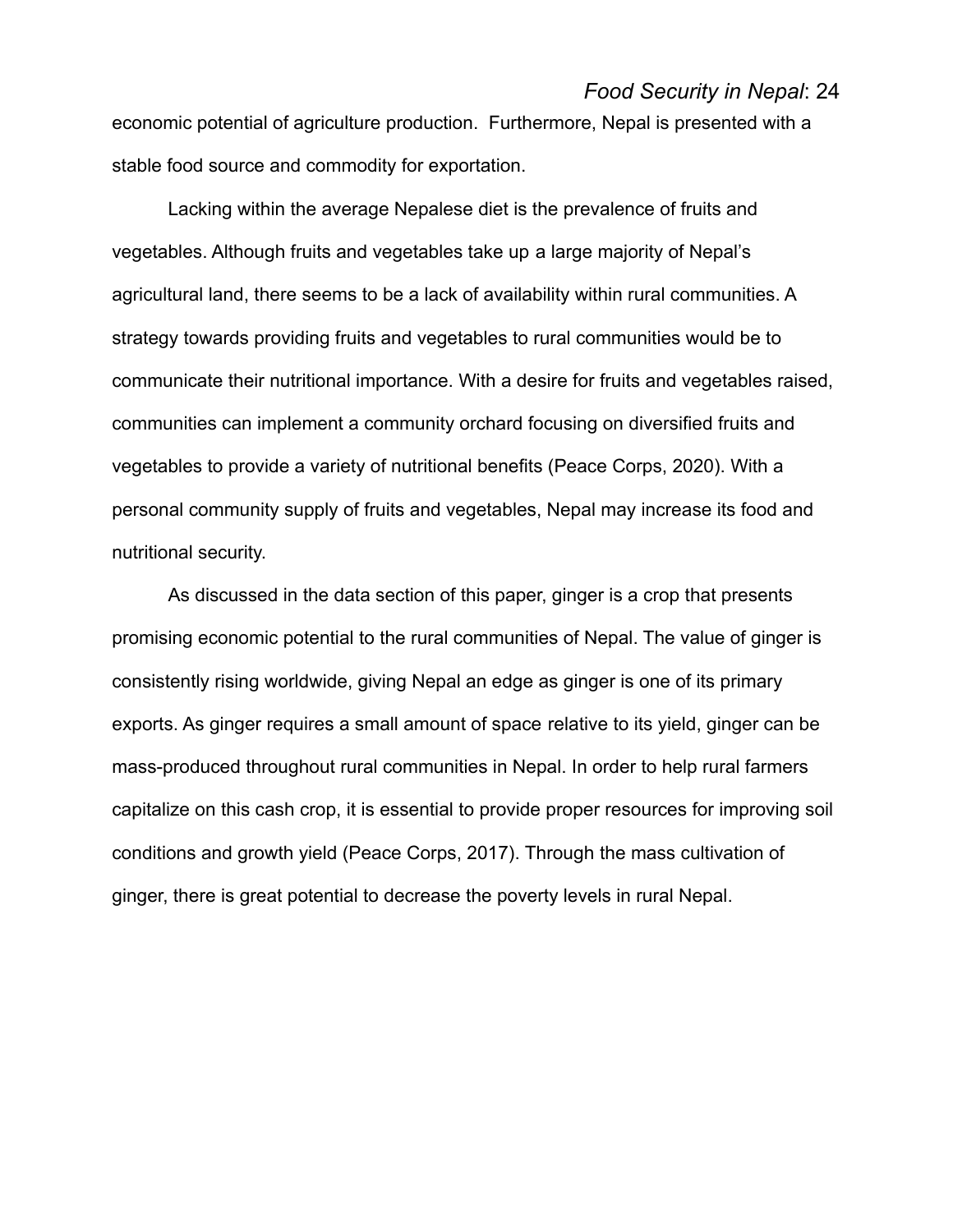### **Conclusion**

Nepal is certainly in a vulnerable position as it possesses high levels of poverty and food insecurity. Although this is the current state of Nepal, there is plenty of potential for increasing nutritional health and economic stability with the right actions. It is clear that the primary influence of food insecurity in Nepal is its poverty level. The risk of climate factors (climate change and earthquakes) and caste system discrimination have furthered poor nutrition. In order to make a difference in Nepal, additional support must be provided to develop strategies for improving the understanding of the agricultural economy and nutritional health. An essential strategy for improving these conditions is the further development of health and educational systems in Nepal. This ultimately leads to a greater sense of equity amongst the caste systems and provides marginalized communities with greater economic opportunities. To further economic potential, a focus should be placed on assisting farmers in producing low-volume and high-value crops, like mushrooms and ginger, to provide stable economic and nutritional sources. Decreasing the level of poverty within rural communities does not necessarily guarantee nutritional health. It is essential to ensure that communities produce nutritious food for their own consumption and store it properly. With this nutritional food, there is still a need to educate communities on the proper levels of nutrition consumption and implement these foods into recipes. With these actions effectively carried out, much improvement can be made to the lack of food security within Nepal's communities.